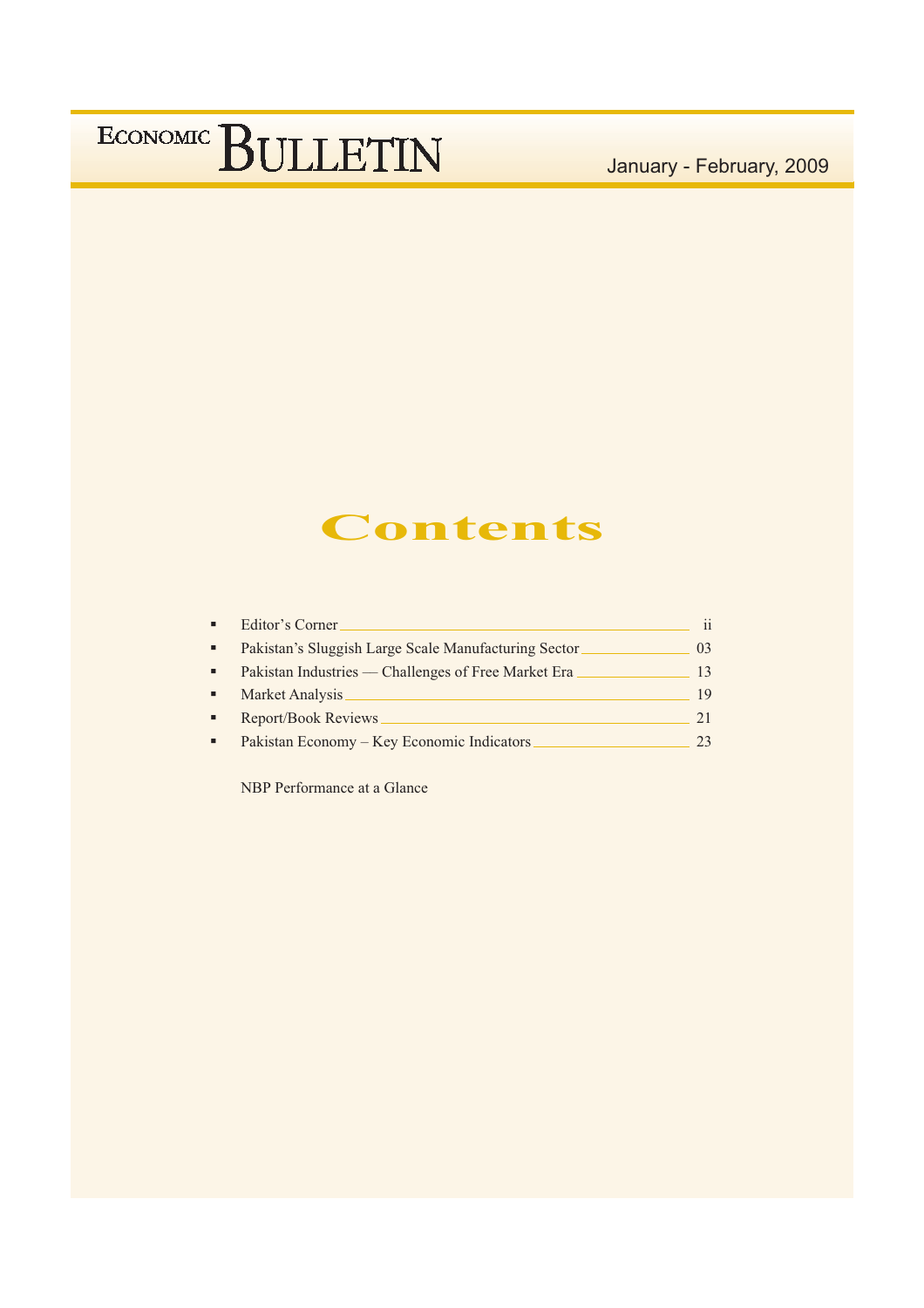January - February, 2009

### **ECONOMIC BULLETIN**

## **Editor's Corner**

Dear Readers,

Amidst the global financial mayhem that has afflicted the international financial markets, and caused the collapse, bankruptcy or takeover of many firmly established financial institutions such as Lehman Brothers and Merrill Lynch, where world growth prospects have shrunk, where economic downturn started in the richer nations of the west has spilled over developing countries through a pull back in investment, trade and credit, where billions of dollars have been pumped by western governments into their troubled banks to prevent a complete financial meltdown and where millions of people have been pushed into poverty through job and wage cuts, there is a silver lining — the Islamic banking system which has shown resilience in the face of all this.

In the face of the financial crisis, the Islamic financial institutions have shown great flexibility and have largely escaped the fallout. The credit crunch and downturn in the global economy in 2008 did influence the Islamic finance industry, with a drop in Sukuk issuance and a fall in the value of equity funds. Islamic banks, however, have been less affected than many conventional banks because the rules governing them are totally different.

There are certain inherent factors within Islamic banking because of which they have been less affected by the international financial crisis. For one, they are not exposed to the same activities as the conventional banks; transactions by Islamic banks are backed by real assets, use of financial instruments such as derivatives is banned, selling of debt unlike most conventional European and US banks does not take place, banks do not embark upon projects which entail risk, banks' working are overseen by the Shariah Board, as well as the usual regulatory authorities, risk is shared among participants, there are limitations on sale of financial assets and their use as collateral and there is prohibition of finance for activities deemed incompatible with Shariah Law.

Dr. Umer Chapra, a senior research advisor at the Islamic Development Bank, in one of his papers 'The global financial crisis: can Islamic finance help', says, the Islamic financial system is capable of minimising the severity and frequency of financial crisis by getting rid of the major weaknesses of the conventional system. It introduces greater discipline into the financial system by requiring the financier to share in the risk. It links credit expansion to the growth of the real economy by allowing credit primarily for the purchase of real goods and services which the seller owns and possesses, and the buyer wishes to take delivery. It also requires the creditor to bear the risk of default by prohibiting the sale of debt, thereby ensuring that he evaluates the risk more carefully.

During the last few years, the market for Islamic financial services has grown, and is estimated to have reached between \$750 billion to \$1 trillion by the end of 2008. There are five fully Shariah compliant banks, around 18 conventional banks that have set up windows, to provide Islamic financial services. Islamic commercial banks account for about 74 percent of the assets, investment banks 12 percent, Sukuk 11 percent, with Takaful and Funds making up for the remainder.

Islamic financial practices have been appreciated in recent months following the global financial crisis and even western governments are now thinking on these lines. The French Finance Minister reportedly stated at a forum that western financiers could learn a thing or two from the Islamic world, and that they would be making adjustments to the country's regulatory and legal framework to enable Paris to become a major market place in Islamic finance. Bloomberg Agency's report revealed that the Vatican had stated that 'Western banks should carefully examine Islamic financial regulations in order to restore confidence amongst their clients at a time of international economic crisis.'

Ayesha Mahm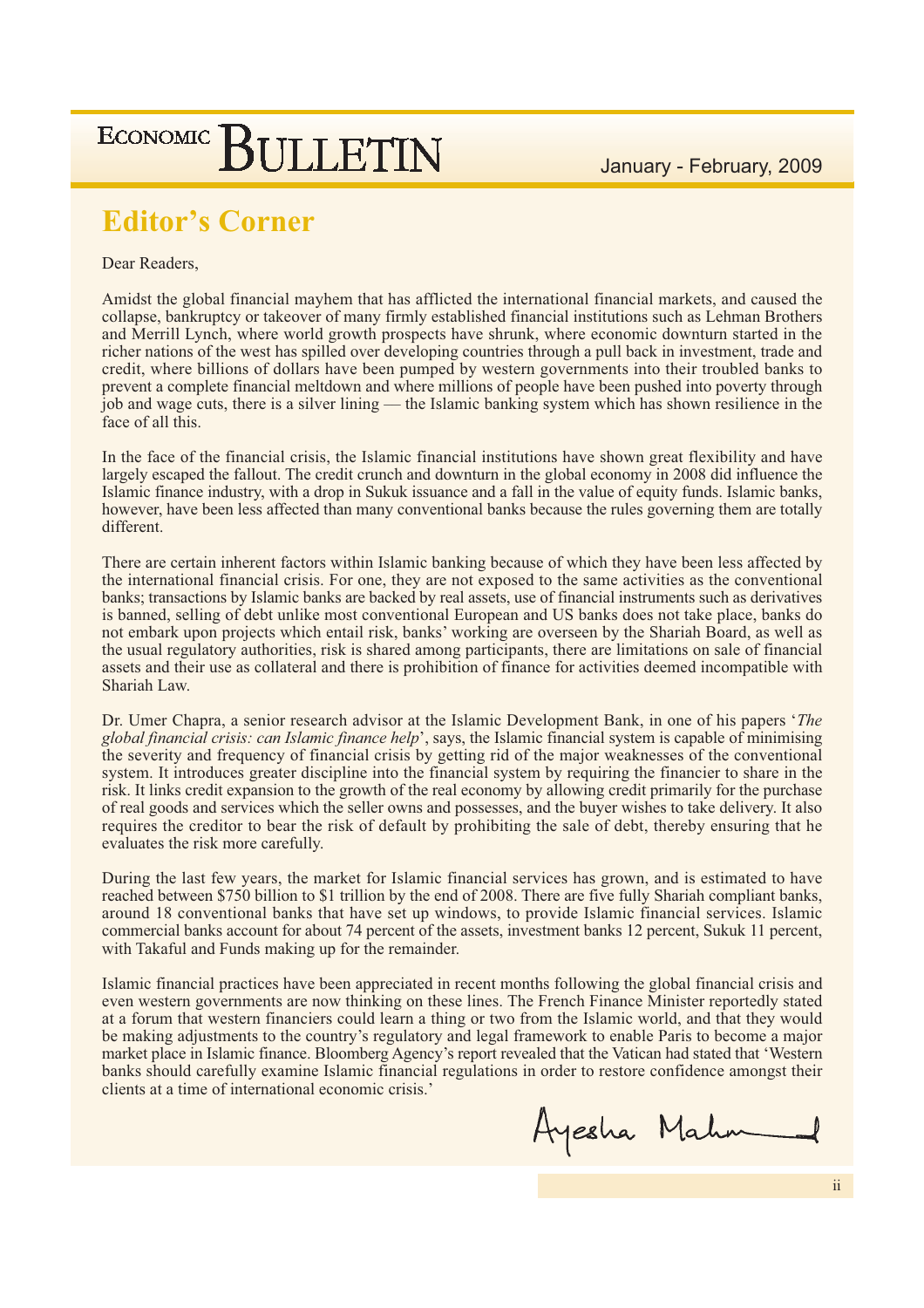### **Pakistan's Sluggish Large Scale Manufacturing Sector**

Auto-

mobile

industry

**LSM** growth declines

Food items

show fall

Metals  $\&$ 

electronics

register

declines

There are indications that Pakistan's large scale manufacturing (LSM) sector is in decline compared with the previous financial year. Data for the first seven months of FY2008-09 (July-January) show growth of LSM is down by 5.4 percent against a reasonable growth of 5.6 percent in the same period of previous fiscal year. Energy shortages, law and order situation, rising cost of utilities high cost of raw materials, surge in inflation, capacity and input constraints caused by higher import prices from the large depreciation of the rupee has lowered industrial performance. This decline is broad based, with six major sub-sectors, having 72 percent weight registering a fall in output. These include the sub-sectors of textiles, food, petroleum, automobiles, electronics and metal industries. Growth performance of pharmaceuticals, chemicals and engineering items was much below the preceding year's growth. Output of fertilizer, wood products has been relatively better over the comparable period a year ago.

Among food items, vegetable ghee, sugar, cooking oil and beverages have shown substantial declines. The inability of vegetable ghee and oil industry in the formal sector to adjust prices in competition with the informal players of the industry and resulting substitution and income effects on consumers resulted in substantial decline in production says the State Bank first quarterly report on the economy for 2008-09. With a fall in the 2008-09 sugarcane crop, as both area sown and yield declined, sugar output fell by 18.3 percent. Further as sugar mills reduced the price offered to the growers, it resulted in the farmers shifting to more profitable crops.

Another sub-sector which showed decline in production is metal. High international prices, coupled with a slowdown in construction activity were some of the contributory factors for lower output. Electronics registered a fall, as a rise in the rate of interest on consumer financing adversely affected the demand for consumer credit. Consumer financing for consumer durables has fallen from Rs3.2 billion as at end December 2004 to Rs1.6 billion by end June 2008.

| <b>Production of Selected</b>   |  |
|---------------------------------|--|
| Large Scale Manufacturing Items |  |

|                          |             | Percentage Change |
|--------------------------|-------------|-------------------|
|                          | <b>FY08</b> | <b>FY09</b>       |
|                          |             | (July-January)    |
| <b>Textiles</b>          | 2.4         | $(-)0.4$          |
| Food                     | 13.6        | $(-)8.2$          |
| Petroleum products       | 7.8         | $(-)8.1$          |
| Pharmaceuticals          | 33.0        | 0.5               |
| Chemicals                | 3.9         | 0.8               |
| Non-metallic minerals    | 14.6        | 3.9               |
| Leather products         | 2.9         | 1.8               |
| Paper & board            | $(-)5.6$    | 0.6               |
| Tyres & tubes            | 6.2         | 14.8              |
| Wood products            | 27.4        | 42.8              |
| Automobiles              | 2.7         | $(-)36.4$         |
| Metal industries         | $(-)0.5$    | $(-)6.7$          |
| Fertilizers              | $(-)10.7$   | 22.7              |
| Electronics              | $(-)9.5$    | $(-)15.7$         |
| <b>Engineering</b> items | 22.1        | 3.5               |

Sources: State Bank of Pakistan

Pakistan's automobile industry is going through a difficult phase. Sales volume of light commercial vehicles has dropped by over 24 percent in 2008 against preceding year's sales. The industry sold 152 thousand units against 201 thousand units a year earlier.

The Pakistan Automotives Report 2008 says this could prove problematic as the government aims to increase local output of vehicles to 500,000 units by 2011 under the Automotive Industry Development Plan. The focus is to make the local auto industry more competitive, creating capacity for local design and innovation domestic competition and auto-cluster development.

As car production volume has halved over the past year or so, largely as a result of rising raw material costs and interest rates. multiplicity of taxes, exchange rate pressures, restricted financing by banks and leasing companies and economic recession, the Pakistan Association of Automotive Parts and Accessories Manufacturers have approached the government for help. Rising cost in turn is taking its toll on parts suppliers. With support from the government, the Association says that the rate of annual car output can be maintained at around 165,000 units, by utilising 50-60 percent of installed capacity.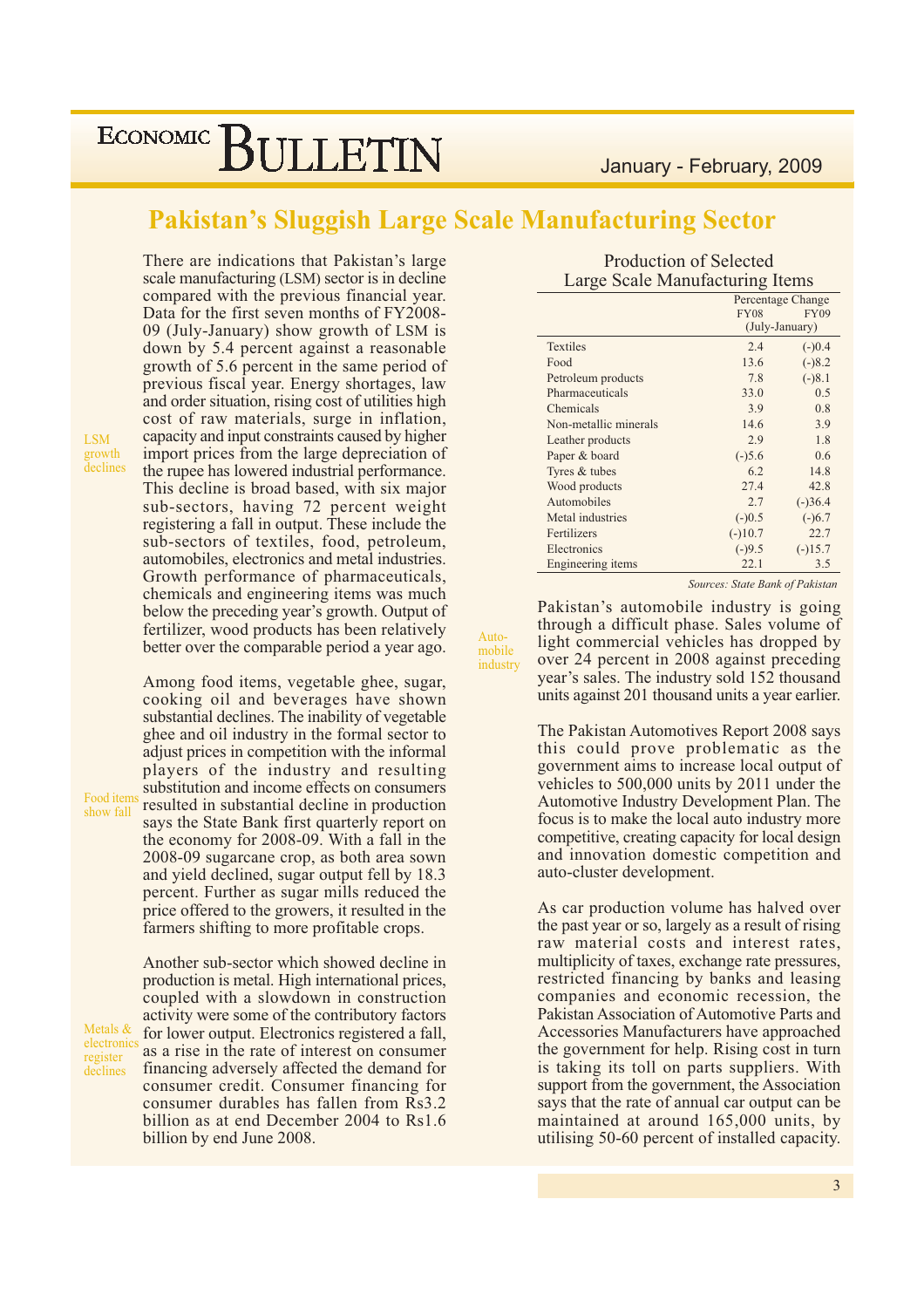## ECONOMIC BIJLETIN

 $Anto$ sector contributes  $\overline{f}$ economy

**AIDP** 

The auto sector, comprising of 40 assemblers manufacturing cars, light commercial vehicles, buses, trucks and tractors has in recent years enjoyed unprecedented production and sales. It contributes between 2.5–2.8 percent to GDP, directly employs about 0.2 million workers and has attracted over \$100 million of foreign private investment. It has saved substantial foreign exchange on imports and remains second largest tax payer in terms of its contribution to customs duty, sales tax and withholding tax.

The government early last year initiated the Auto Industry Development Programme (covers the next five years) with the objective to take the auto sector forward, develop technologies and components, mainly the high value added components, achieve high standards of safety, quality, achieve low cost production to compete internationally.

The auto industry has adopted the Tariff System after elimination of the Deletion Programme w.e.f. July 1, 2006. Pre-announced tariffs are given to facilitate investment. The government is focusing on facilitating the industry through development of infrastructure, technology acquisition, cluster development, investment in productive assets.

#### January - February, 2009

The need for a development programme for the auto industry was realized at the time of elimination of local content conditions, and entering the development phase.

#### Projections

|                                   | 2005-06 | 2011-12 |
|-----------------------------------|---------|---------|
| Cars $(000$ Nos $)$               | 161     | 500     |
| Motor Cycles (Mn Nos)             | 0.75    | 1.7     |
| Investment (Rs bn)                | 98      | 225     |
| Contribution to GDP $(\%)$        | 2.8     | 5.6     |
| Contribution to Manufacturing (%) | 16      | 25      |
| Contribution to                   |         |         |
| Indirect Taxes (Rs bn)            | 63      | 190     |
| Gross Sales Turnover (Rs bn)      | 214     | 600     |
| Direct Employment (000 Nos)       | 192     | 250     |
| Exports (\$ mn)                   | 35      | 650     |

Source: Auto Industry Development Programme

The growth of the auto sector received a setback a year back, as interest rates rose and subsequently the lease installment jumped having a direct impact on the consumers whose purchasing powers have decreased. Alongwith with holding taxes and 5 percent federal excise duty, it contributed to reduced sales. The recent slump has also hit the vending industry. Both the automobile manufacturers and auto parts vendors are of the opinion that the revenues from automobile sector could decline by 25 percent this year.

|                                 |                    | 2008       |            |            |          |            |       |         |
|---------------------------------|--------------------|------------|------------|------------|----------|------------|-------|---------|
|                                 |                    | Jul        | Aug        | Sep        | Oct      | <b>Nov</b> | Dec   | Jan     |
| Passenger Cars                  | Production         | 1942       | 1797       | 2909       | 4190     | 3787       | 2055  | 3310    |
| 1300 cc & above                 | Sale               | 1382       | 1517       | 2514       | 4357     | 3630       | 1561  | 3602    |
| 1000 cc                         | Production         | 2111       | 2731       | 1686       | 2526     | 922        | 917   | 419     |
|                                 | Sale               | 1105       | 2144       | 2495       | 2740     | 832        | 365   | 1476    |
| 800 cc & below 1000 cc          | Production         | 4654       | 3642       | 2502       | 3618     | 2179       | 1562  | 1293    |
|                                 | Sale               | 3182       | 3986       | 3629       | 3782     | 1988       | 763   | 1836    |
| <b>Total Cars</b>               | <b>Production</b>  | 8707       | 8170       | 7097       | 10334    | 6888       | 4534  | 5022    |
|                                 | <b>Sale</b>        | 5669       | 7647       | 8638       | 10879    | 6450       | 2689  | 6914    |
| Trucks                          | Production         | 492        | 243        | 258        | 206      | 155        | 205   | 140     |
|                                 | Sale               | 347        | 287        | 199        | 162      | 187        | 210   | 271     |
| <b>Buses</b>                    | Production         | 108        | 60         | 30         | 54       | 30         | 12    | 24      |
|                                 | Sale               | 52         | 66         | 44         | 43       | 65         | 23    | 55      |
| <b>Total Trucks &amp; Buses</b> | <b>Production</b>  | 600        | 303        | 288        | 260      | 185        | 217   | 164     |
|                                 | <b>Sale</b>        | 399        | 353        | 243        | 205      | 252        | 233   | 326     |
| Jeeps $(4x4)$                   | Production<br>Sale | 182<br>211 | 119<br>125 | 137<br>157 | 92<br>50 | 66<br>38   | 5     | 8<br>80 |
| Pick-Ups                        | Production         | 1909       | 2174       | 1898       | 2020     | 1908       | 1432  | 867     |
|                                 | Sale               | 1538       | 1932       | 1242       | 2411     | 2188       | 1190  | 573     |
| Tractors                        | Production         | 3881       | 4033       | 4302       | 3799     | 5209       | 5490  | 4831    |
|                                 | Sale               | 3525       | 4607       | 4171       | 3343     | 4603       | 6051  | 4697    |
| Motorcycles &                   | Production         | 47109      | 41538      | 38577      | 43090    | 38638      | 31993 | 36475   |
| Three-Wheelers                  | Sale               | 46105      | 41357      | 38958      | 42623    | 38387      | 32748 | 36562   |

Production and Sale of Vehicles

Auto

industry

suffers

Source: Pakistan Automotive Manufacturers Association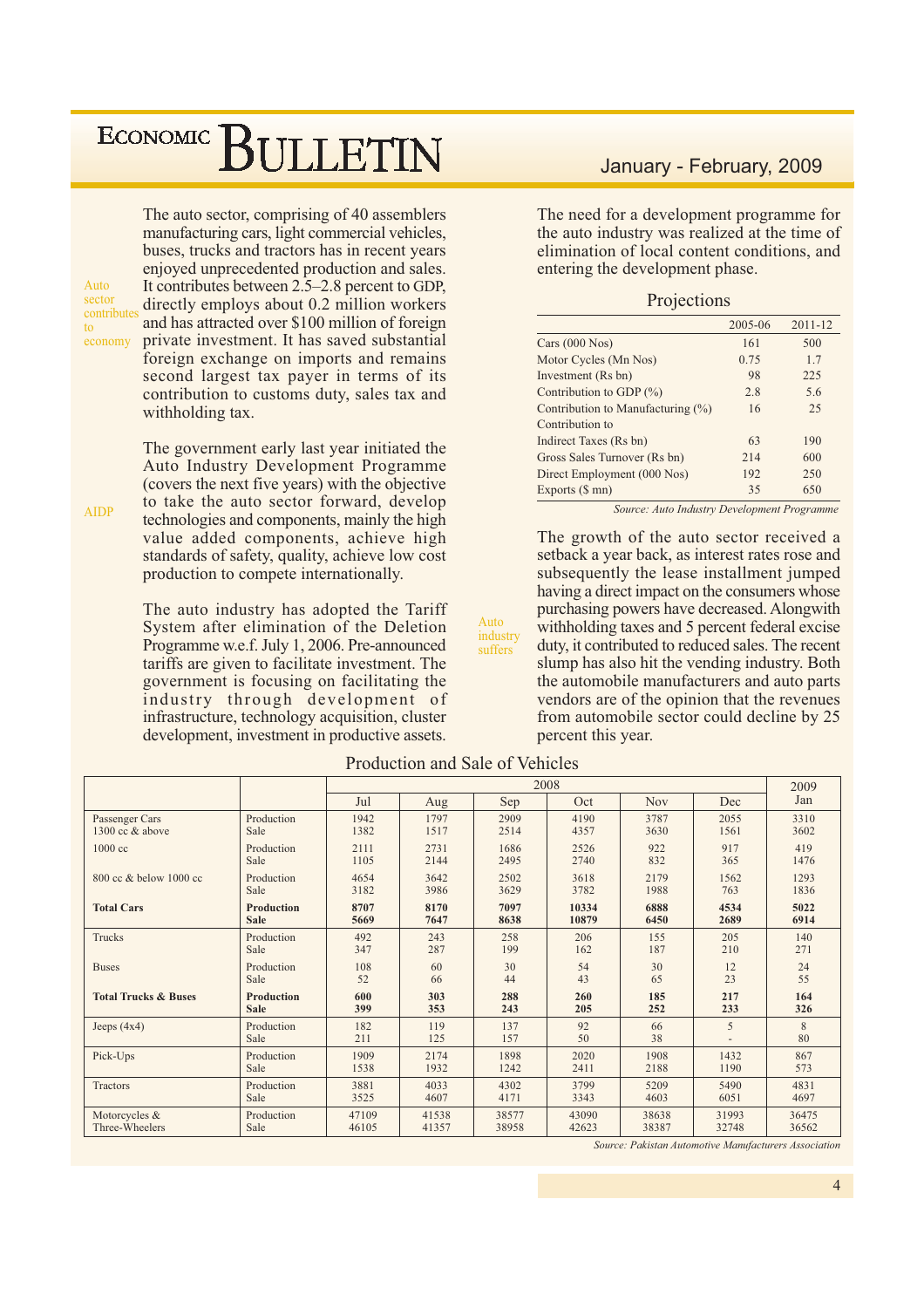#### **Private Sector Assessment** Pakistan: **Asian Development Bank, December 2008**

The private sector plays a dominant role in Pakistan's manufacturing sector which constitutes 19 percent of GDP. We give below excerpts from the above mentioned report.

**Box** 

The manufacturing sector in Pakistan is almost totally in the private sector with the exception of a few heavy capital goods industries identified as important from a strategic perspective. Major manufacturing sub-sectors in Pakistan include: textile which is the largest in terms of value added; food, beverage and tobacco; cement; and automobiles.

Textile Sector: Privately owned, Pakistan's textile sector is its most important component of the manufacturing sector. It contributes 46 percent to the value added of manufacturing sector as a whole and generates 8.8 percent of GDP. It is responsible for 60 percent of Pakistan's total exports, and provides employment to 38 percent of the manufacturing labor force10.

To prepare for the post-quota global trading environment that demands greater efficiency and an enhanced competitiveness level, the textile sector invested close to \$6 billion for balancing, modernization and restructuring (BMR) during 1999-2006, with a focus on spinning, weaving, textile processing, and making up sectors.

After faring well for the first year in the post quota environment, textile exports dramatically slowed down and showed only a very marginal growth in FY2007. The stagnancy setting in textile exports is further confirmed by its continuing poor performance in FY2008. This is a concern not only from the perspective of the textile industry but also for the overall export performance of the country and the subsequent impact on the trade account and the balance of payments. It also brings to the fore the need to have a diversified industrial and export base to reduce dependence of the economy on any single sector in the contemporary competitive global trading environment.

Food, Beverages and Tobacco: The major components of Pakistan's food, beverages and tobacco industry are vegetable ghee, sugar, cigarettes, cooking oil, wheat milling, tea, beverages and cigarettes. In FY2008 the sector grew by around 9 percent, with sugar, tea, and beverages growing at particularly strong rates of 34.2 percent, 12.4 percent, and 24.3 percent respectively. The sector constitutes more than 14 percent of the large scale manufacturing in Pakistan. Pakistan's major exports include rice, seafood, fruits, vegetables, tobacco and raw meat.

Automobile Sector: Pakistan's automobile sector is wholly private sector owned. There are 18 automobile assemblingunits in the private sector set up as joint ventures. There are also 47 units producing motorcycles. The automobile industry, however, continues to be of modest size in terms of its contribution to GDP and employment particularly when compared to other Asian economies like the Japan, Korea, Malaysia, China and Thailand which have all exploited the catalytic role of the automobile industry in promoting broad based manufacturing sector growth.

The sector unfortunately has not had the desired impact in Pakistan for various reasons. It continues to remain protected with high import duties and other barriers to entry and competition which make it uncompetitive. The deletion program mandates a certain portion of domestically produced content.

In doing so, the program provides non-tariff based protection to both domestic assemblers of motor vehicles as well as domestic producers of parts and components. These policies discourage domestic and foreign competition and allows for small, inefficient yet profitable domestic automobile producers. Unless these structural issues are resolved, it might not be possible for an efficient Pakistani automobile sector to emerge at this stage.

*Fertilizer Industry:* The fertilizer industry is totally in the private sector after successful privatizations in recent years. It consists of 6 companies of which 4 are listed on the stock exchanges. Fauji Fertilizer is the major player in the market with a market concentration of 44 percent with Engro following at 17 percent market concentration.

Engro is on its way to expanding its capacity and by 2010 it is expected that its market share will increase to 35 percent. The structure of the fertilizer industry is thus expected to become a virtual duopoly, raising potential competition related issues, especially when the fertilizer industry is also marked by price distortions.

The Government subsidizes input costs for the industry by selling feedstock gas for urea (the major fertilizer produced in Pakistan) at approximately 50 percent of that charged for commercial usage. This subsidy has had a significant impact on increasing fertilizer use as a majority of the farmers use urea without conducting proper soil tests to identify fertilizer and micronutrient requirement.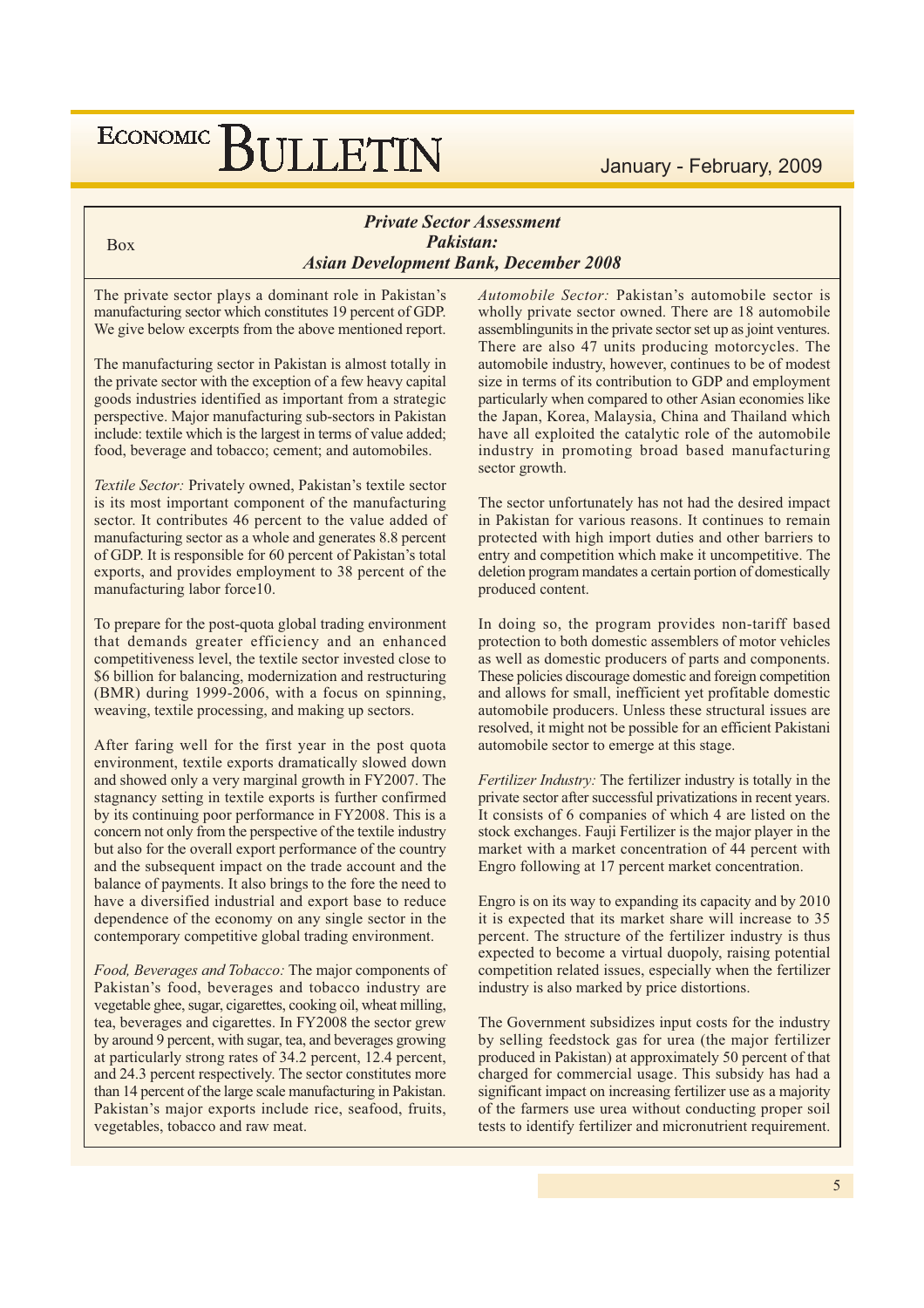## **Box**

The danger is that excessive fertilizer use can have a detrimental impact on land quality and agricultural yields, while the runoff into waterways and water reservoirs has potentially serious environmental and health consequences. The impact of the fertilizer subsidy on market structure and long-term agricultural productivity needs to be studied and an appropriate policy response formed to mitigate its adverse impacts.

ECONOMIC BIILLETIN

Cement Industry: The cement industry consists of 27 firms all owned by the private sector of which 21 are listed on the stock exchanges. The cement industry is witnessing a major boom on the back of both greater domestic consumer demand for housing generated by higher incomes as well as by the Government's increased spending on public sector development projects. The proposed mega infrastructure projects will continue to fuel growth in this sector.

In FY2007 cement sales grew by 31 percent to 17.53 million tons against the current total capacity of 24 million tons which is expected to rise to 37 million tons by the end of 2007 in light of capacity expansion underway. Cement exports also increased significantly in FY2007 to  $$103$  million – from  $$98$  million in FY2006. Cement exports increased further very strongly to \$354 million in FY2008.

Key Issues Private Participation in the Manufacturing Sector: Several generic constraints impact the level and quality of private sector participation in the manufacturing sector. The first constraint stems from the lack of quality manpower which requires the addressing of the skills gap for higher labor productivity and improving international competitiveness.

The second constraint is lack of electricity and power. Electricity shortage and power outages place a huge burden on the manufacturing sector. The existing power subsidy structure subsidizes power for agriculture and domestic consumption by charging proportionately higher tariffs from the manufacturing sector. In the absence of vitally required investments, the growing energy demand in the country will only exacerbate the power supply deficit to the manufacturing sector situation in the future.

The third constraint is the inefficient factor markets especially for land and labor. Inefficient and archaic land registration and transfer laws as well as rigidities in labor laws affect investments and growth in the manufacturing sector. The new Employment Services Act should hopefully address the issue of labor market flexibility by allowing temporary labor contracts as well as rationalizing many of the existing laws governing labor welfare and levies. Finally, availability of long term finance remains an issue.

This, coupled with undeveloped corporate debt markets, generates an unfulfilled need for both long term debt instruments as well as project finance. The SME sector in particular faces a critical shortage of financial intermediation services. One of the important factors retarding access to finance is the land registration and transfer system which has effectively removed land from the pool of acceptable collateral in many cases.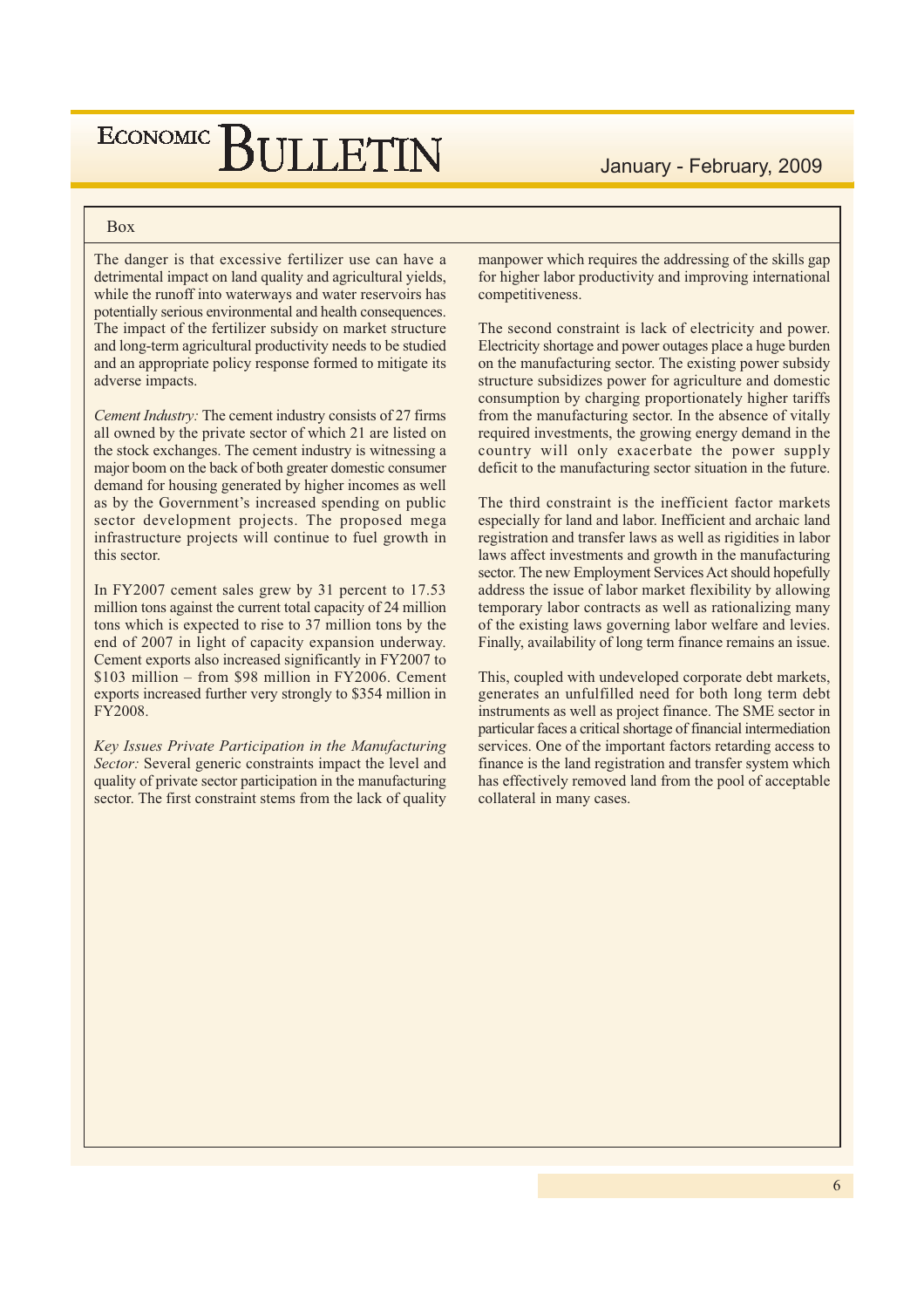**Textiles** the premier manufacturing industry

Textiles with the largest weight in the manufacturing sector, declined by 0.4 percent in the first seven months of FY09, against a growth of 2.4 percent in the comparable period of the preceding year. This sub-sector, which accounts for 46 percent of total manufacturing, employing 39 percent of the manufacturing labour force and was sometime back contributing over 60 percent to the total exports, is confronted with both domestic and international challenges.

The growth has been adversely impacted by factors like expensive borrowing costs, electricity and gas shortages, incentives to regional competitors by their governments, shortage of cotton etc. The recession and troubled global financial market in the US and Europe slowed their economies and affected the demand for textiles, which is experiencing a slowdown. Pakistan's textile exports, once 63 percent of total exports are now down to 53 percent.

In Pakistan, according to an estimate, businesses lose 5.6 percent in annual sales revenue owing to power outages, against a reported loss of 2 percent and 8.4 percent to Chinese and Indian counterparts respectively. In textiles, manufacturing activities have been affected by long power outages and gas shortages. This has resulted in the closure of large number of units and layoffs of thousands of workers, which has hurt both the rural as well as urban households.

The size and quality of the cotton crop affects the performance of the textile sector. According to research conducted at the State Bank of Pakistan, 60 percent growth in textile exports of Pakistan is explained by domestic cotton production. The four year low cotton output in FY08 had affected textiles performance as reflected in cotton ginning activities, that fell for three consecutive years. The domestic textile manufacturers need good quality contamination free cotton.

Raw cotton imported

Power

outages

affect business

> If this is not available locally, raw cotton is imported, a drain on the foreign exchange. In FY08 raw cotton worth \$1292 million was imported. In the period July-February 2008-09, raw cotton imports have declined to \$400

### January - February, 2009

million (for 240 metric tons) against \$913 million (654 metric tons) of cotton imported in the same period of the preceding year. A better crop augurs well for textiles, only if it is contamination free and other constraints to production are also improved upon.

The local textile industry has not been able to benefit from the phasing out of quotas, as its other regional competitors like China, India and Bangladesh have done and are now posing a big challenge in terms of price and quality to Pakistan. The problem has been compounded in recent months by the global recession and the financial crunch, which has slowed economies of Europe and the US as a result of which many textile factories in Pakistan are faced with shrinking demand from global consumers.

Textile exports have declined by 5.6 percent during July-February 2008-09 to \$6.47 billion compared to \$6.85 billion in the comparable period a year earlier. With the exception of raw cotton and cotton cloth all other items showed a fall.

Toytile Exports

|                              | <b>ICALIC EXPOITS</b>    | (US \$ Mn)                                                                                                             |
|------------------------------|--------------------------|------------------------------------------------------------------------------------------------------------------------|
|                              | July-February<br>2008-09 | July-February<br>2007-08                                                                                               |
| <b>Textile Group</b>         | 6470.4                   | 6853.9                                                                                                                 |
| Raw Cotton                   | 77.8                     | 30.6                                                                                                                   |
| Cotton Yarn                  | 732.3                    | 864.4                                                                                                                  |
| Cotton Cloth                 | 1317.8                   | 1248.3                                                                                                                 |
| Cotton Carded                | 9.8                      | 11.4                                                                                                                   |
| Knitwear                     | 1203.6                   | 1236.4                                                                                                                 |
| <b>Bedwear</b>               | 1128.2                   | 1259.7                                                                                                                 |
| Towels                       | 422.3                    | 383.9                                                                                                                  |
| <b>Readymade Garments</b>    | 819.4                    | 935.7                                                                                                                  |
| Art Silk & Synthetic Textile | 220.2                    | 287.7                                                                                                                  |
| Made-up Articles             | 331.3                    | 332.3                                                                                                                  |
| Other Textile Material       | 150.6                    | 177.7                                                                                                                  |
|                              |                          | $\mathcal{C}_{\text{univ}}$ on $\mathcal{C}_{\text{in}}$ and $\mathcal{D}_{\text{univ}}$ on $\mathcal{C}_{\text{out}}$ |

Sources: Federal Bureau of Statistics

There is a need to see what incentives regional competitors are enjoying, increase low cotton production, bring about an improvement in the law & order situation, the circular debt issue, the prolonged power crisis, the high cost of borrowing, manufacturing which is concentrated in textiles and needs quality upgrading and diversification among others. Addressing these challenges would go a long way in bringing about an improvement in the economy.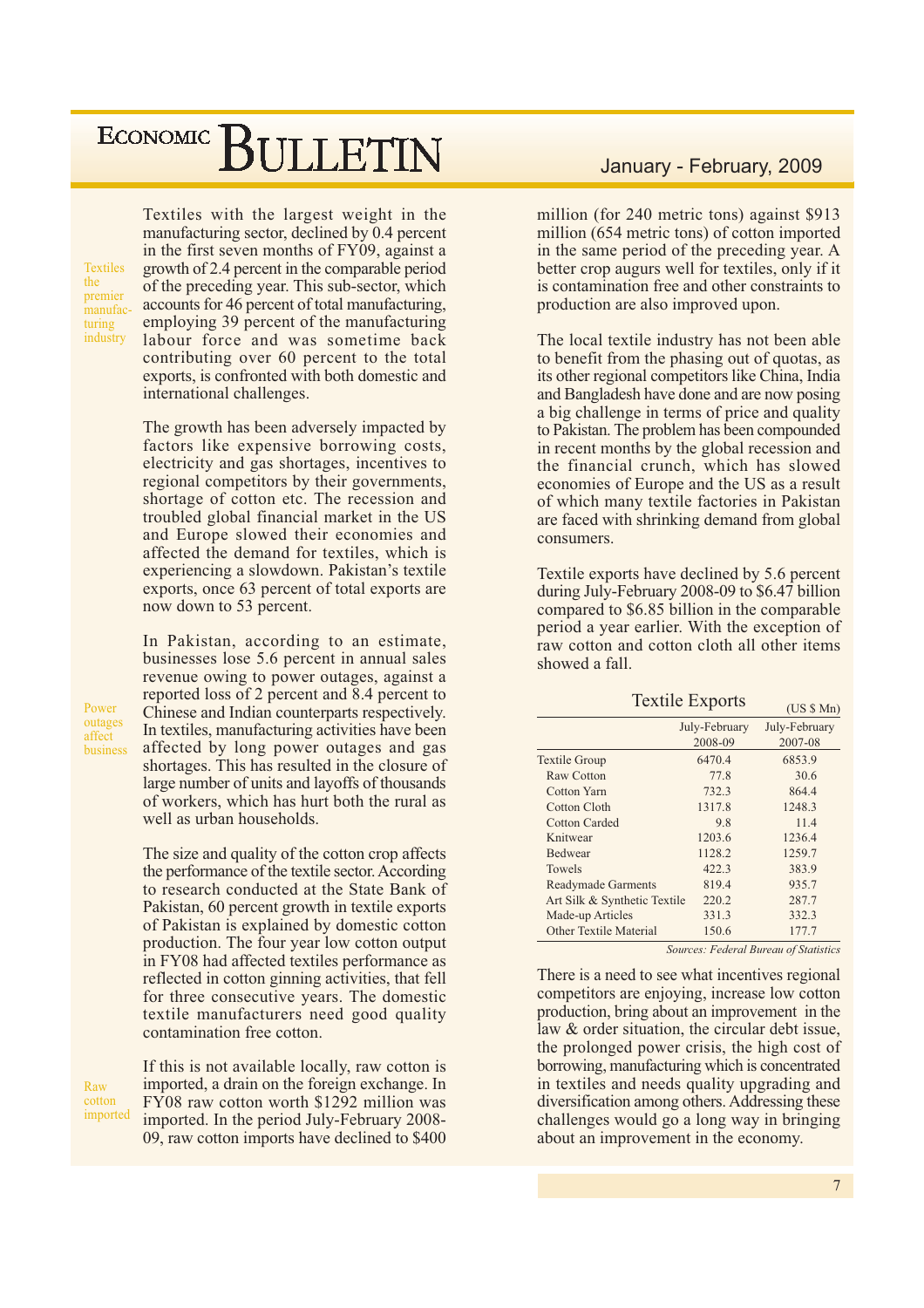### January - February, 2009

#### **Box**

### **A** Report on the **PERCEPTION SURVEY 2008 Overseas Investors' Chamber of Commerce & Industry**

The Overseas Investors' Chamber of Commerce and Industry (OICCI) had undertaken Perception Survey 2008. This is an annual survey which measures the overall business environment of the country and is impact, if any, on future investment plans. It is based on responses from the 175 members of OICCI, representing foreign investors from all major sectors of the economy.

The survey questionnaire focuses on four broad areas: -

- $i)$ Overall business environment
- $ii)$ Specific characteristics of Pakistan's business
- environment
- $iii)$ Law & Order Perception of Government and Regulatory  $iv)$
- Authorities

We give below the major findings/results of the survey.

#### **Overall Business Environment**

Plans to invest in the coming 2 years: 76% of existing investors showed interest in continuing to invest during the next 2 years, whereas 24% chose to differ. Those who plan to continue with investments, largely belong to the financial sector and the pharmaceutical sector.

The Survey looked into the following factors to identify the reasons for such choices.

#### a) Business Environment

Pakistan has various positives to offer to investors. While 59% of the respondents find the overall business *climate* to be unacceptable, there are however, a significant number of foreign entities who for various reasons have expressed a desire to continue investing in the country.

Various explanations have been offered for the above findings. These include:

- Pakistan is considered to be a relatively and reasonably better environment to do business in as compared to several other countries in South Asia. Overall 71% of the responses were in favour of this opinion.
- Pakistan is also perceived to enjoy good relations with major trading partners by a striking majority (86%).
- A crucial area where the Government failed investors considerably is the domestic economy. 72% of the

respondents expressed their disapproval as compared to 50% last year, reflecting a significant change in perception of members.

- Among the various national and international factors that affect the business climate of Pakistan, the Rupee-Dollar parity and constant fluctuations in exchange rate, came forth as the most significant impediment to business as rated by 90% of the respondents.
- As regard the most significant challenges to current and future business in Pakistan, the results showed that law & order and political uncertainty are considered to be the most significant and pressing of all challenges.
- The energy deficit is the next greatest perceived challenge, followed by overheads and infrastructural issues.
- Frequent power outages have resulted in an increased reliance on back up power sources, an added expense, which companies have to consider while investing in Pakistan. Cost of operations in Pakistan is, therefore, indicated as one of the top five challenges.
- b) Policies and Regulations

The Government of Pakistan has various policies and mechanisms in place to facilitate business activity.

- With reference to *employment regulations*  $65\%$  saw it as favourable in terms of doing business in the country.
- $\blacksquare$  The process of poverty registration, at least 62% were in agreement that it was serving its purpose.
- $\blacksquare$  The legal system of contract enforcement, was perceived to exert a negative influence on investment by a significant majority.
- Pakistan has a significantly high *rate of corporate tax* (35%) in comparison with other developing countries.
- Pakistan's overall system of Corporate Governance was viewed as effective by 79% of the respondents.
- Another area of concern for the Government was with regard to Policy Implementation which was stated as the real problem as opposed to policy formulation by 70%.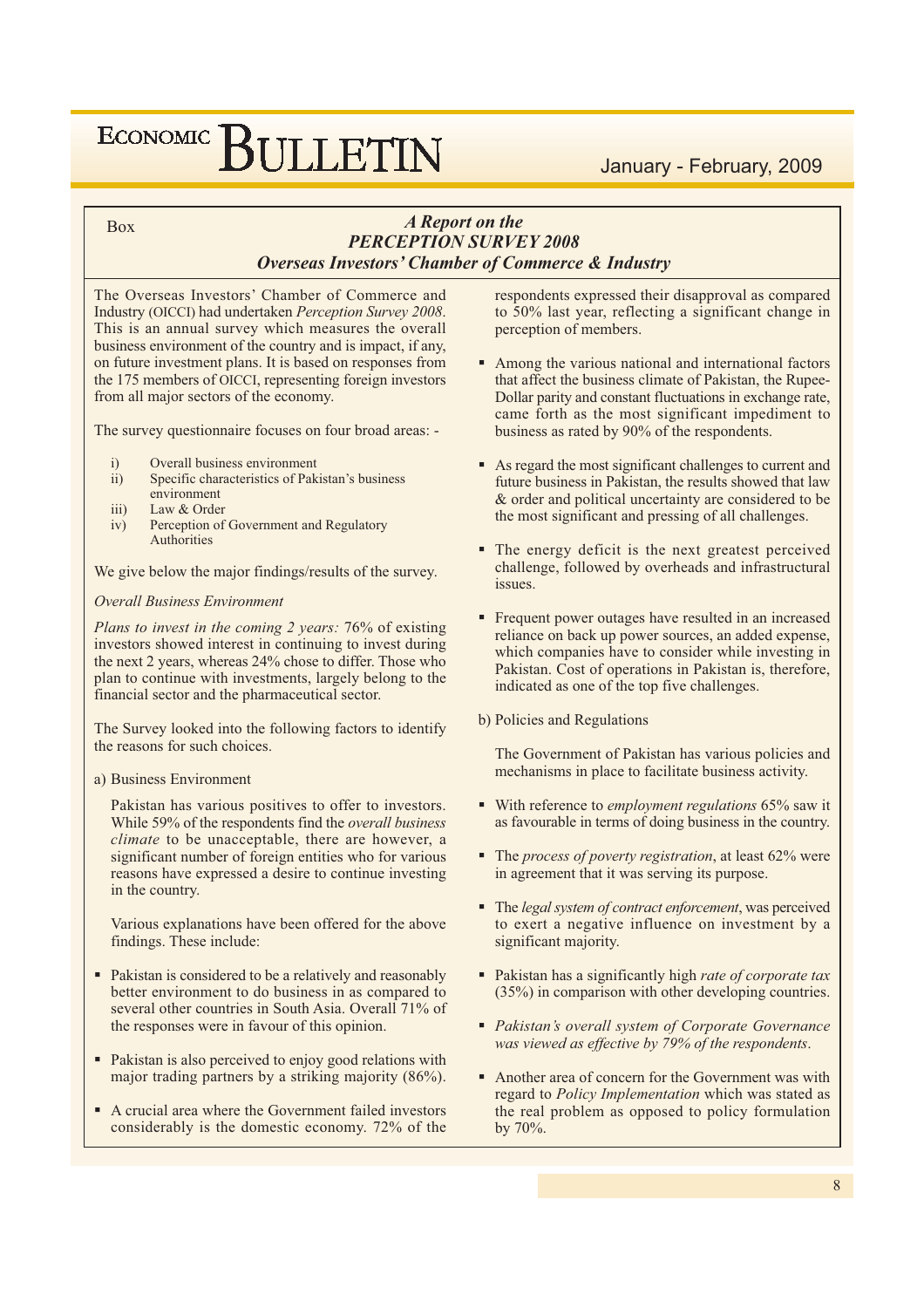# ECONOMIC BIJLETIN

#### **Box**

#### c) Government Machinery

The government machinery plays a key role in facilitating investors in the smooth running of their operations. 17 ministries were assessed. As per the responses, no significant difference in the *accessibility of ministries* with the change in government after the elections in February 2008 was witnessed.

#### d) Regulatory Bodies

Twelve regulatory bodies were selected to be analyzed by the survey respondents keeping in mind their relevance and importance in the functioning of businesses. With the exception of Water and Power Development Authority (WAPDA) and Intellectual Property Organization of Pakistan, for whom at least 70% of the respondents deemed their functioning as unfavourable, all bodies were considered satisfactory in terms of performance.

#### e) City Governments

The respondents were asked to rate five major industrial cities individually, depending on their geographical relevance. The City Government system of Karachi, Lahore and Islamabad were highly appreciated by at least 35% of the respondents while more than half considered it satisfactory, suggesting that the majority of the respondents were pleased with the performance of these governments.

#### f) Utilities

Contrary to common perception that basic facilities available within Pakistan are limited and weak, the survey responses revealed a positive outlook of the country as seen by foreign investors in this regard. The IT and Telecommunication sector received generous reviews from all foreign investors with 92% of the respondents satisfied with the facilities these sectors have to offer.

The country also fared well in terms of availability of natural gas which was appreciated by 66% of the respondents. Another indigenous product, the country's strong workforce, was also appreciated by a strong majority of the respondents.

However, some utilities have highly disappointed foreign investors and created an unfavourable view for overall availability of utilities. This is especially true for electric January - February, 2009

power which was spurned by almost all the respondents (99%) or 106 major foreign investors currently operating in the country.

The water and sanitation facilities also received harsh reviews from 73% of the respondents or 78 members of OICCI.

g) Law & Order

A stable law and order environment does not necessarily attract investors but it can strongly intimidate investors when the perception is negative.

Almost all the participants validated the notion that the internal law and order as well as the political situation is a serious concern at this point in time. 99% of the respondents chose to rank law and order amongst the top 5 most important challenges to current and future businesses as compared to all other issues such as energy deficit, political uncertainty and infrastructural deficits.

The survey also revealed that while most investors  $(83%)$  do not plan to curtail operations owing to the deterioration of law and order in the country, the situation has had significant impact on future investment and expansions plans for 88% of the respondents with companies being conservative in bringing further capital into the country. Almost 63% of the respondents plan to limit expansion activities during the next two years given the magnitude of the concern. It must be noted that 18 foreign investors shared that if the situation persists, they will have no option but to wind up operations from the country.

Unfortunately the state has also disappointed investors who strongly feel that the Government has not taken adequate steps to improve the scenario.

Country's Perception – At the same time,  $86\%$  of the respondents were of the opinion that the Government of Pakistan has not made significant efforts to improve the perception of the country amongst global investors.

#### Conclusion

The result of the survey bring forth some direct conclusions as well as indirect realizations of equal importance. For each of the issues raised, the Survey report gives recommendations in a separate chapter. The actual findings of the Survey questionnaire are given separately.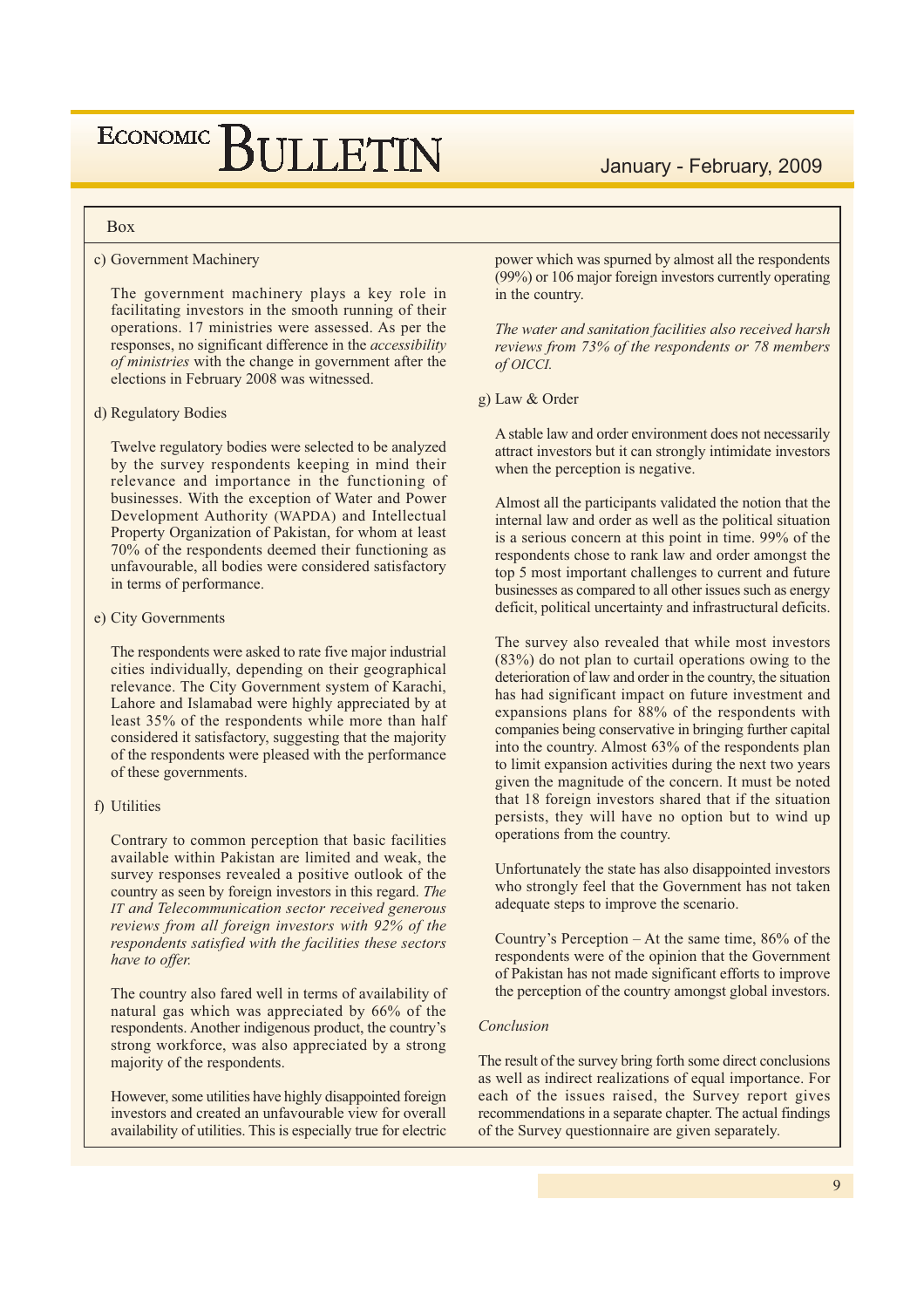There has been an inflow of foreign investment in the various sub-sectors of manufacturing, in oil and gas exploration, and in petroleum refining. A large part of t he investment has been diversified to telecommunication and financial sectors. In the last seven years, inflow of foreign investment in the automobile sector jumped from only \$1.1 million in FY02 to \$111.5 million in FY08 and in cement from

### January - February, 2009

\$0.4 million to \$102.5 million, which has added production capacity in the sector. As a result, cement exports have risen. Share of foreign investment in textiles, which had risen to \$59 million in FY07, has fallen to \$30 million in the following year. Attracting investment in textiles would help in increasing the sector exports, but this would be forthcoming only if other challenges facing the sector are also addressed.

| Industries / Sector                     | 2001-02 | 2002-03 | 2003-04 | 2004-05 | 2005-06  | 2006-07 | 2007-08 |
|-----------------------------------------|---------|---------|---------|---------|----------|---------|---------|
| Food & Beverage                         | $-6.0$  | 7.0     | 4.0     | 16.2    | 59.5     | 126.3   | 47.9    |
| Tobacco & Cigarettes                    | 0.9     | 0.0     | 0.5     | 6.7     | 2.5      | 389.5   | 9.2     |
| Sugar                                   | 0.1     | 0.9     | 0.4     | 4.2     | 5.1      | 16.2    | 9.4     |
| <b>Textiles</b>                         | 18.4    | 26.1    | 35.5    | 39.3    | 47.0     | 59.4    | 30.1    |
| Leather & Leather Products              | 0.5     | 1.2     | 3.5     | 6.5     | 3.5      | 3.0     | 1.8     |
| Chemicals                               | 10.6    | 86.2    | 15.3    | 51.0    | 62.9     | 46.2    | 78.0    |
| Pharmaceutical Products & Cosmetics     | 7.2     | 6.2     | 13.2    | 39.1    | 35.3     | 38.9    | 45.7    |
| Petro Chemicals                         | 2.2     | 0.8     | 1.5     | 1.1     | 9.5      | 6.3     | 27.4    |
| Petroleum Refining                      | 2.8     | 2.2     | 70.9    | 23.7    | 31.2     | 155.2   | 74.5    |
| Fertilizer                              | 0.0     | 0.0     | 0.0     | 3.5     | $-107.6$ | 3.9     | 0.0     |
| Cement                                  | 0.4     | $-0.4$  | 1.9     | 13.1    | 39.0     | 33.7    | 102.5   |
| Basic Metals & Metal Products           | 0.3     | 0.2     | 1.4     | 2.5     | 7.1      | 13.1    | 16.2    |
| Machinery (electrical & non-electrical) | 10.6    | 10.9    | 9.4     | 6.2     | 2.9      | 7.4     | 24.2    |
| Electronics                             | 15.9    | 6.7     | 7.5     | 10.3    | 18.1     | 12.8    | 22.2    |
| Automobiles                             | 1.1     | 0.6     | 3.3     | 33.1    | 33.1     | 50.4    | 111.5   |
| Mining & Quarrying                      | 6.6     | 1.4     | 1.1     | 0.5     | 7.1      | 23.7    | 42.3    |
| Oil & Gas Exploration                   | 268.2   | 186.8   | 202.4   | 193.8   | 312.7    | 545.1   | 634.8   |
| Paper & Pulp                            | 0.7     | 1.4     | 1.7     | 0.0     | 0.1      | 1.2     | 1.1     |
| Ceramic                                 | 0.0     | 0.0     | 0.1     | 0.4     | 0.4      | 0.4     | 1.2     |
| Rubber & Rubber Products                | 0.3     | 0.0     | 0.0     | 0.0     | 4.7      | 4.3     | 3.7     |
| <b>Total Selected Industries</b>        | 340.8   | 338.2   | 373.6   | 451.2   | 574.1    | 1537.0  | 1283.7  |
| <b>Total Foreign Private Investment</b> | 484.7   | 798.0   | 949.4   | 1524.0  | 3521.0   | 5139.6  | 5152.8  |
| % Share Selected Industries             | 70.3    | 42.4    | 39.4    | 29.6    | 16.3     | 29.9    | 24.9    |

#### Net Inflow of Foreign Investment – Selected Industries

Source: State Bank of Pakistan

 $(S. Mn)$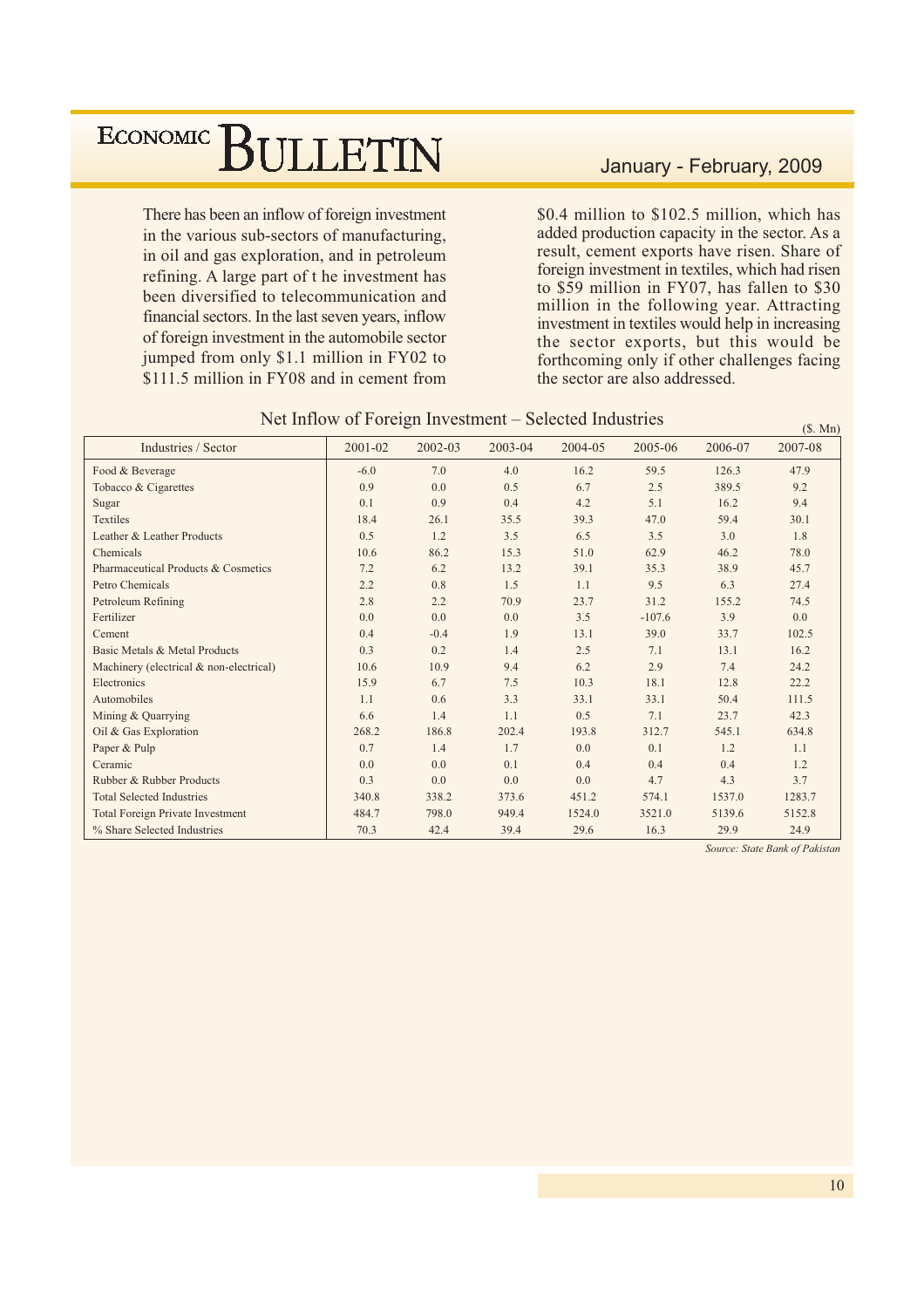## January - February, 2009

### Commercial Banks' Credit to Private Sector Major Industries

| Major Industries<br>(Rs, Bn)                                          |              |                  |                  |                  |                  |              |                                    |  |
|-----------------------------------------------------------------------|--------------|------------------|------------------|------------------|------------------|--------------|------------------------------------|--|
|                                                                       | 2003         | 2004             | 2005             | 2006             | 2007             | 2008*        | Annual Average<br>Growth % 2003-08 |  |
| <b>Public Sector Banks</b>                                            | 339.79       | 272.42           | 346.75           | 422.183          | 485.02           | 529.85       | 10.67                              |  |
| Manufacturing**                                                       | 160.17       | 113.68           | 147.52           | 173.61           | 189.87           | 218.28       | 8.55                               |  |
| Textiles                                                              | 89.86        | 61.55            | 73.17            | 82.67            | 83.70            | 98.73        | 3.91                               |  |
| <b>Readymade Garments</b>                                             | 8.124        | 1.805            | 3.225            | 3.37             | 6.147            | 6.289        | 18.02                              |  |
| Leather & Manufactures                                                | 0.873        | 0.804            | 1.06             | 0.999            | 1.54             | 1.42         | 12.91                              |  |
| Coke & Refined Petroleum Prod.                                        | 0.213        | 1.625            | 0.347            | 0.602            | 0.252            | 0.277        | 121.91                             |  |
| Chemicals & Products                                                  | 9.342        | 3.439            | 6.766            | 7.903            | 7.625            | 18.32        | 37.42                              |  |
| Basic Metal <sup>a</sup>                                              | 3.993        | 1.137            | 3.279            | 3.309            | 9.844            | 11.55        | 66.52                              |  |
| Non Metallic Minerals                                                 | 7.791        | 4.862            | 12.282           | 16.13            | 18.859           | 19.34        | 33.16                              |  |
| Machinery & Equipment <sup>b</sup><br>Road Motor Vehicles & Transport | 5.09         | 4.63             | 6.22             | 7.13             | 6.61             | 7.85         | 10.28                              |  |
| Equipment                                                             | 0.996        | 2.693            | 4.428            | 4.23             | 3.167            | 3.63         | 43.97                              |  |
| Food Products & Beverages                                             | 24.592       | 21.496           | 30.226           | 37.574           | 40.66            | 38.31        | 10.95                              |  |
| <b>Sports Goods</b>                                                   | 1.145        | 0.463            | 0.655            | 1.268            | 0.535            | 0.492        | 1.93                               |  |
| Furniture & Fixture                                                   | 1.469        | 0.27             | 0.298            | 0.080            | 0.040            | 0.457        | 169.62                             |  |
| Other Industries                                                      | 55.864       | 51.901           | 66.018           | 83.489           | 92.212           | 88.234       | 10.54                              |  |
| <b>Domestic Private Banks</b>                                         | 521.243      | 1011.377         | 1327.44          | 1670.591         | 1953.505         | 2101.55      | 35.13                              |  |
| Manufacturing**                                                       | 304.607      | 543.119          | 655.68           | 777.489          | 867.19           | 924.42       | 27.15                              |  |
| Textiles                                                              | 159.192      | 270.032          | 329.544          | 358.848          | 383.344          | 400.04       | 22.35                              |  |
| <b>Readymade Garments</b>                                             | 13.349       | 20.036           | 19.82            | 27.653           | 37.37            | 38.64        | 25.41                              |  |
| Leather & Manufactures***                                             | 8.711        | 12.305           | 13.944           | 13.91            | 15.94            | 15.76        | 13.56                              |  |
| Coke & Refined Petroleum Prod.                                        | 5.146        | 7.98             | 9.958            | 13.758           | 13.236           | 16.95        | 28.46                              |  |
| Chemicals & Products                                                  | 20.506       | 36.389           | 39.597           | 54.357           | 65.218           | 80.68        | 33.45                              |  |
| Basic Metal <sup>a</sup>                                              | 5.653        | 12.797           | 17.871           | 24.263           | 32.74            | 35.16        | 48.82                              |  |
| Non Metallic Minerals                                                 | 9.923        | 23.773           | 31.512           | 55.086           | 68.209           | 66.84        | 53.75                              |  |
| Machinery & Equipment <sup>b</sup>                                    | 11.04        | 20.703           | 24.988           | 32.652           | 43.689           | 43.36        | 34.39                              |  |
| Road Motor Vehicles & Transport                                       |              |                  |                  |                  |                  |              |                                    |  |
| Equipment                                                             | 2.722        | 6.279            | 10.539           | 13.873           | 13.424           | 13.51        | 45.51                              |  |
| Food Products & Beverages                                             | 41.508       | 74.395           | 88.062           | 99.274           | 126.917          | 139.07       | 29.55                              |  |
| Sports Goods                                                          | 1.273        | 3.793            | 3.24             | 4.303            | 3.098            | 3.46         | 39.97                              |  |
| Furniture & Fixture                                                   | 0.322        | 0.936            | 1.325            | 1.319            | 2.897            | 2.39         | 66.79                              |  |
| Other industries                                                      | 25.262       | 53.701           | 65.28            | 78.193           | 61.108           | 68.56        | 28.85                              |  |
| <b>Foreign Banks</b>                                                  | 111.717      | 152.884          | 163.164          | 118.026          | 86.171           | 86.65        | $-2.10$                            |  |
| Manufacturing**                                                       | 58.531       | 71.947           | 76.561           | 52.25            | 42.43            | 44.07        | $-3.47$                            |  |
| Textiles                                                              | 24.942       | 29.587           | 29.825           | 22.907           | 13.753           | 13.94        | $-8.47$                            |  |
| <b>Readymade Garments</b>                                             | 2.112        | 3.789            | 5.433            | 1.413            | 1.63             | 1.51         | 11.36                              |  |
| Leather & Manufactures***                                             | 1.214        | 1.628            | 1.961            | 1.114            | 0.416            | 0.511        | $-5.69$                            |  |
| Coke & Refined Petroleum Prod.                                        | 0.334        | 0.569            | 0.84             | 2.815            | 1.459            | 1.686        | 64.10                              |  |
| Chemicals & Products                                                  | 9.041        | 9.34             | 9.023            | 4.909            | 4.827            | 7.16         | 0.20                               |  |
| Basic Metal <sup>a</sup>                                              | 0.712        | 1.454            | 1.844            | 0.65             | 0.988            | 1.156        | 27.06                              |  |
| Non Metallic Minerals                                                 | 3.313        | 3.547            | 8.166            | 6.17             | 5.562            | 3.491        | 13.15                              |  |
| Machinery & Equipment <sup>b</sup><br>Road Motor Vehicles & Transport | 2.768        | 3.363            | 3.305            | 1.77             | 2.427            | 2.223        | 0.41                               |  |
| Equipment                                                             | 0.467        | 0.862            | 1.95             | 3.176            | 3.165            | 2.704        | 51.75                              |  |
| Food Products & Beverages                                             | 5.818        | 8.684            | 7.496            | 4.939            | 4.539            | 5.097        | 1.13                               |  |
| <b>Sports Goods</b>                                                   | $\mathbf{0}$ | $\mathbf{0}$     | $\boldsymbol{0}$ | $\mathbf{0}$     | 0.029            | 0.025        | $-13.79$                           |  |
| Furniture & Fixtures                                                  | 0.118        | $\boldsymbol{0}$ | 0.022            | $\boldsymbol{0}$ | $\boldsymbol{0}$ | $\mathbf{0}$ | 0.00                               |  |
| Other industries                                                      | 7.692        | 9.124            | 6.696            | 2.387            | 3.635            | 4.567        | 1.12                               |  |
| <b>All Commercial Banks</b>                                           | 972.754      | 1436.681         | 1837.358         | 2210.8           | 2524.699         | 2718.05      | 23.55                              |  |
| Manufacturing**                                                       | 523.308      | 728.746          | 879.761          | 1003.349         | 1099.49          | 1186.77      | 18.31                              |  |
| <b>Textiles</b>                                                       | 273.996      | 361.166          | 432.537          | 464.429          | 480.796          | 512.712      | 13.82                              |  |
| <b>Readymade Garments</b>                                             | 23.585       | 25.63            | 28.478           | 32.436           | 45.147           | 46.439       | 15.15                              |  |
| Leather & Manufactures***                                             | 10.798       | 14.737           | 16.965           | 16.023           | 17.896           | 17.691       | 11.32                              |  |
| Coke & Refined Petroleum Prod.                                        | 5.693        | 10.174           | 11.145           | 17.175           | 14.947           | 18.913       | 31.18                              |  |
| Chemicals & Products                                                  | 38.889       | 49.168           | 55.386           | 67.169           | 77.67            | 106.16       | 22.53                              |  |
| Basic Metal <sup>a</sup>                                              | 10.358       | 15.388           | 22.994           | 28.222           | 43.572           | 47.865       | 36.99                              |  |
| Non Metallic Minerals                                                 | 21.027       | 32.182           | 51.96            | 77.386           | 92.63            | 89.671       | 35.99                              |  |
| Machinery & Equipment <sup>b</sup><br>Road Motor Vehicles & Transport | 18.898       | 28.696           | 34.513           | 41.552           | 52.726           | 53.433       | 24.15                              |  |
| Equipment                                                             | 4.185        | 9.834            | 16.917           | 21.279           | 19.756           | 19.844       | 45.22                              |  |
| Food Products & Beverages                                             | 71.918       | 104.575          | 125.784          | 141.787          | 172.116          | 182.477      | 21.16                              |  |
| <b>Sport Goods</b>                                                    | 2.418        | 4.256            | 3.895            | 5.571            | 3.662            | 3.977        | 16.98                              |  |
| Furniture & Fixtures                                                  | 1.909        | 1.206            | 1.645            | 1.399            | 2.937            | 2.847        | 18.30                              |  |
| Other industries                                                      | 39.634       | 71.734           | 77.542           | 88.921           | 75.635           | 161.361      | 40.43                              |  |

\* as of June \*\* includes mining & quarrying \*\*\* includes footwear<br>a - includes fabricated metal products b - includes radio, TV and communication equipment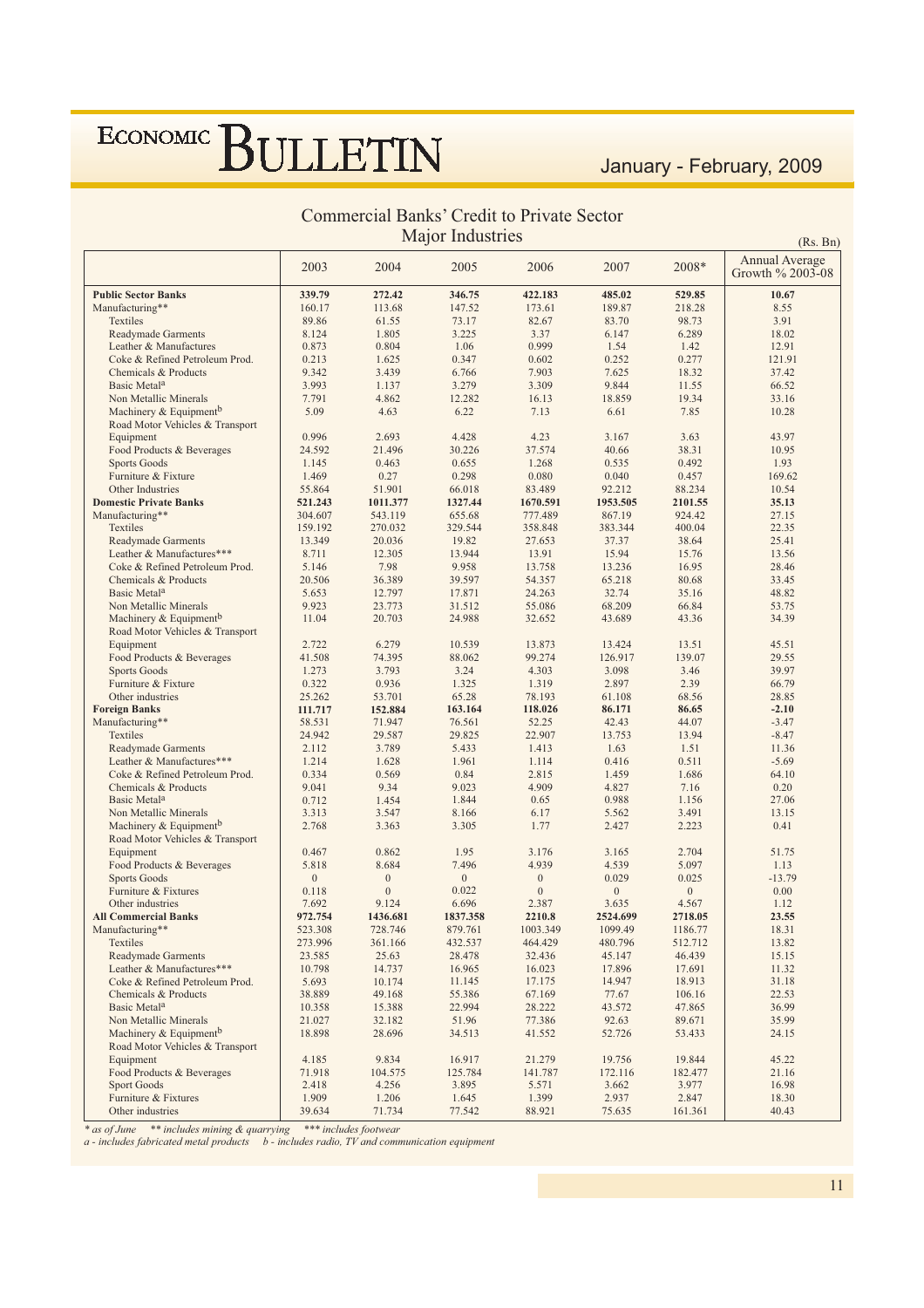### January - February, 2009

| <b>Consumer Financing Classified By Borrowers</b><br>(Rs. Bn) |         |                  |         |         |         |         |  |  |  |
|---------------------------------------------------------------|---------|------------------|---------|---------|---------|---------|--|--|--|
| Borrowers / Banks                                             | 2003    | 2004             | 2005    | 2006    | 2007    | 2008*   |  |  |  |
| <b>Public Sector Banks</b>                                    |         |                  |         |         |         |         |  |  |  |
| House Building Finance                                        | 0.3     | 1.38             | 2.26    | 4.96    | 9.38    | 9.41    |  |  |  |
| Transport & Car Finance                                       | 2.1     | 0.31             | 0.66    | 0.15    | 1.44    | 1.73    |  |  |  |
| <b>Consumer Durables</b>                                      | 0.8     | 2.20             | 0.60    | 0.59    | 0.63    | 1.34    |  |  |  |
| Personal Loans                                                | 14.7    | 22.96            | 42.65   | 45.34   | 54.55   | 53.38   |  |  |  |
| Credit Cards                                                  | 0.0     | 0.06             | 0.13    | 0.00    | 0.39    | 0.002   |  |  |  |
| Sub Total - Consumer Financing (CF)                           | 17.8    | 26.9             | 46.3    | 51.0    | 66.4    | 65.86   |  |  |  |
| Public Sector Banks' Advances                                 | 339.8   | 272.42           | 346.75  | 422.18  | 485.02  | 529.85  |  |  |  |
| CF Share in Public Sector Advances (%)                        | 5.25    | 9.88             | 13.35   | 12.09   | 13.69   | 12.43   |  |  |  |
| CF Share in Commercial Banks Total (%)                        | 24.29   | 18.48            | 18.12   | 15.74   | 18.13   | 18.47   |  |  |  |
| <b>Domestic Private Banks</b>                                 |         |                  |         |         |         |         |  |  |  |
| House Building Finance                                        | 3.29    | 12.91            | 24.88   | 39.14   | 52.18   | 55.36   |  |  |  |
| Transport & Car Finance                                       | 11.36   | 42.77            | 75.01   | 100.37  | 106.17  | 98.25   |  |  |  |
| <b>Consumer Durables</b>                                      | 0.24    | 0.93             | 1.04    | 0.97    | 0.41    | 0.26    |  |  |  |
| Personal Loans                                                | 17.49   | 26.75            | 51.26   | 68.77   | 79.89   | 80.26   |  |  |  |
| Credit Cards                                                  | 3.56    | 6.33             | 15.15   | 27.35   | 36.88   | 34.96   |  |  |  |
| Sub Total - Consumer Financing (CF)                           | 35.94   | 89.69            | 167.34  | 236.60  | 275.53  | 269.09  |  |  |  |
| Domestic Private Banks Advances                               | 521.24  | 1011.38          | 1327.44 | 1670.59 | 1953.50 | 2101.55 |  |  |  |
| CF Share in Private Banks' Advances (%)                       | 6.90    | 8.87             | 12.61   | 14.16   | 14.10   | 12.80   |  |  |  |
| CF Share in Commercial Banks Total (%)                        | 48.95   | 61.61            | 65.48   | 72.97   | 75.24   | 75.47   |  |  |  |
| <b>Foreign Banks</b>                                          |         |                  |         |         |         |         |  |  |  |
| House Building Finance                                        | 2.16    | 4.02             | 5.73    | 3.88    | 1.96    | 2.15    |  |  |  |
| Transport & Car Finance                                       | 5.13    | 6.17             | 7.90    | 5.56    | 5.26    | 4.48    |  |  |  |
| <b>Consumer Durables</b>                                      | 0.00    | 0.00             | 0.00    | 0.02    | 0.01    | 0.003   |  |  |  |
| Personal Loans                                                | 7.16    | 12.02            | 16.33   | 15.53   | 7.09    | 5.5     |  |  |  |
| Credit Cards                                                  | 5.20    | 6.77             | 11.97   | 11.80   | 9.96    | 9.47    |  |  |  |
| Sub Total-Consumer Financing (CF)                             | 19.65   | 28.98            | 41.93   | 36.59   | 24.28   | 21.60   |  |  |  |
| Foreign Banks Advances                                        | 111.72  | 152.88           | 163.16  | 118.03  | 86.17   | 86.65   |  |  |  |
| CF Share in Foreign Banks' Advances (%)                       | 17.59   | 18.96            | 25.70   | 31.00   | 28.17   | 24.93   |  |  |  |
| CF Share in Commercial Banks Total (%)                        | 26.76   | 19.91            | 16.41   | 11.28   | 6.63    | 6.06    |  |  |  |
| <b>All Commercial Banks</b>                                   |         |                  |         |         |         |         |  |  |  |
| House Building Finance                                        | 5.76    | 18.31            | 32.87   | 47.98   | 63.52   | 66.92   |  |  |  |
| Transport & Car Finance                                       | 18.55   | 49.25            | 83.57   | 106.08  | 112.87  | 104.46  |  |  |  |
| <b>Consumer Durables</b>                                      | 1.01    | 3.13             | 1.64    | 1.58    | 1.05    | 1.60    |  |  |  |
| Personal Loans                                                | 39.36   | 61.73            | 110.24  | 129.44  | 141.53  | 139.14  |  |  |  |
| Credit Cards                                                  | 8.76    | 13.16            | 27.25   | 39.15   | 47.23   | 44.43   |  |  |  |
| Sub Total-Consumer Financing (CF)                             | 73.43   | 145.58           | 255.57  | 324.23  | 366.20  | 356.56  |  |  |  |
| All Commercial Banks Advances                                 | 972.76  | 1436.68          | 1837.35 | 2210.80 | 2524.69 | 2718.05 |  |  |  |
| CF Share in Commercial Banks' Advances (%)                    | 7.55    | 10.13            | 13.91   | 14.67   | 14.50   | 13.12   |  |  |  |
| Commercial Banks Share in All Banks' Advances (%)             | 88.78   | 93.54            | 94.95   | 96.10   | 96.61   | 96.53   |  |  |  |
| <b>Specialised Banks</b>                                      |         |                  |         |         |         |         |  |  |  |
| House Building Finance                                        | 0.15    | $\boldsymbol{0}$ | 0.12    | 0.21    | 0.10    | 0.001   |  |  |  |
| Transport & Car Finance                                       | 0.10    | 0.008            | 0.038   | 0.08    | 0.16    | 0.012   |  |  |  |
| <b>Consumer Durables</b>                                      | 0.03    | 0.06             | 0.05    | 0.06    | 0.07    | 0.057   |  |  |  |
| Personal Loans                                                | 0.13    | 0.05             | 0.084   | 0.12    | 0.59    | 0.166   |  |  |  |
| Credit Cards                                                  | 0.00    | 0.00             | 0.00    | 0.00    | 0.00    | 0.00    |  |  |  |
| Sub Total - Consumer Financing (CF)                           | 0.41    | 0.12             | 0.29    | 0.47    | 0.91    | 0.24    |  |  |  |
| <b>Specialised Banks Advances</b>                             | 122.99  | 99.21            | 97.79   | 89.73   | 88.51   | 97.58   |  |  |  |
| CF Share in Specialised Banks' Advances (%)                   | 0.33    | 0.12             | 0.30    | 0.52    | 1.03    | 0.24    |  |  |  |
| CF Share in All Banks CF (%)                                  | 0.55    | 0.08             | 0.11    | 0.14    | 0.25    | 0.07    |  |  |  |
| <b>All Banks</b>                                              |         |                  |         |         |         |         |  |  |  |
| <b>House Building Finance</b>                                 | 5.91    | 18.31            | 32.99   | 48.19   | 63.62   | 66.92   |  |  |  |
| Transport & Car Finance                                       | 18.65   | 49.26            | 83.61   | 106.16  | 113.03  | 104.47  |  |  |  |
| <b>Consumer Durables</b>                                      | 1.04    | 3.19             | 1.69    | 1.63    | 1.11    | 1.66    |  |  |  |
| Personal Loans                                                | 39.49   | 61.78            | 110.32  | 129.56  | 142.12  | 139.31  |  |  |  |
| Credit Cards                                                  | 8.76    | 13.16            | 27.25   | 39.15   | 47.23   | 44.43   |  |  |  |
| Sub Total - Consumer Financing (CF)                           | 73.84   | 145.69           | 255.86  | 324.69  | 367.11  | 356.79  |  |  |  |
| <b>Total Advances - All Banks</b>                             | 1095.75 | 1535.89          | 1935.14 | 2300.53 | 2613.20 | 2815.63 |  |  |  |
| CF Share in All Banks Advances (%)                            | 6.74    | 9.49             | 13.22   | 14.11   | 14.05   | 12.67   |  |  |  |
| Commercial Banks' CF % All Banks CF                           | 99.45   | 99.92            | 99.89   | 99.86   | 99.75   | 99.93   |  |  |  |

 $*$ *End-June*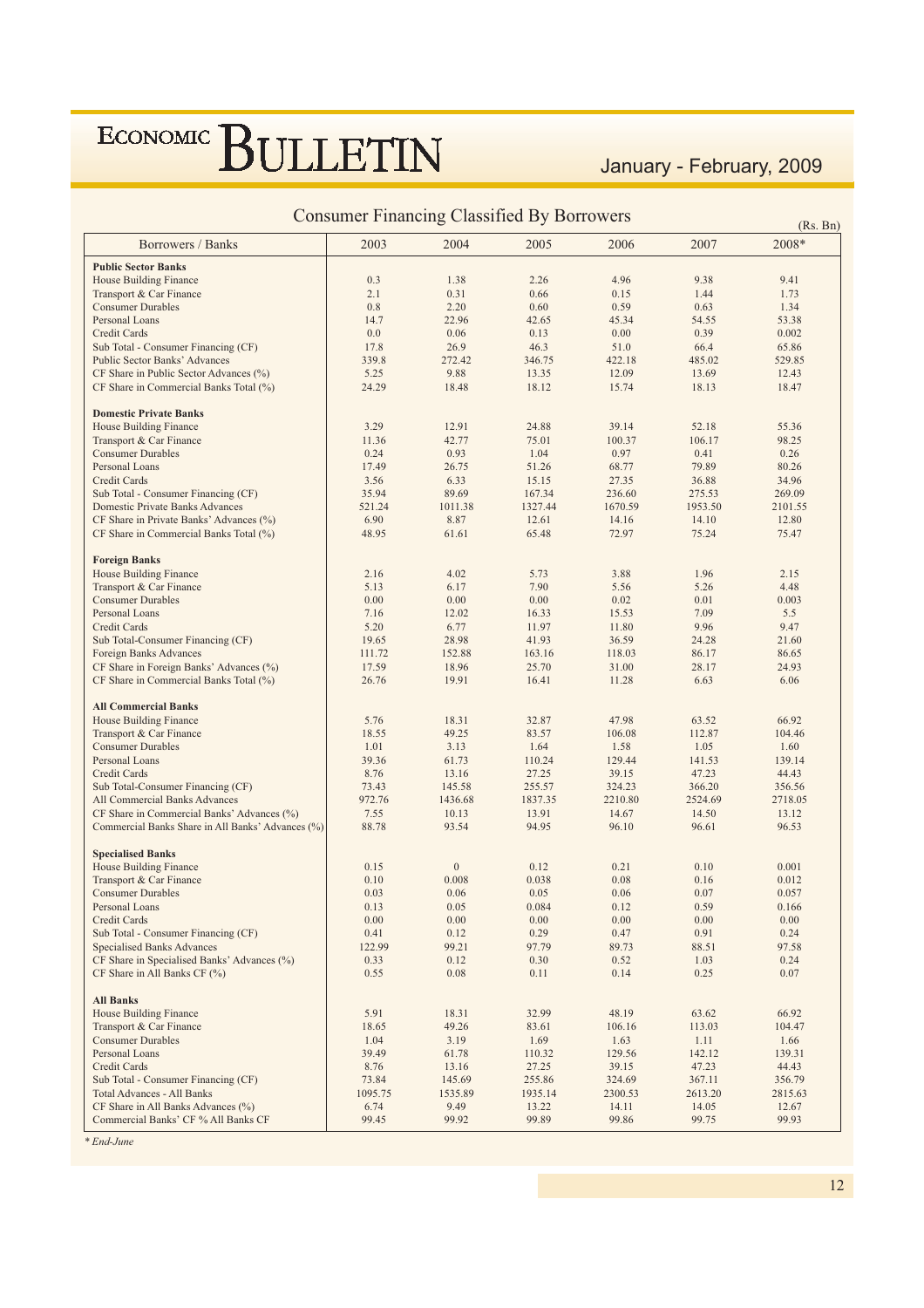January - February, 2009

### **Pakistan Industries — Challenges of Free Market Era**

Engr. M. A. Jabbar\*

The political economy of the world trading system needs to be embedded for the economic development of the country through an industrial policy framework. Economic changes are the processes of capital accumulation and productive investments. The capital accumulated needs to be used for productive investment, for attempting successful economic transformation with the help of state which would own the industrial policy formulated and as well provide fiscal, monetary, tariff incentives/adjustments for ensuring the sustained return on investments. The co-ordinations between these becomes complimentary once the consistency of the policy and the assurances of its endurances during recessionary periods are also well taken care by state intervention.

The country still does not own a clarity of destination for industrial developments, which are targeted by a well consulted industrial policy providing optimum use of resources for industrialization and development of engineering in the country. It may not be irrelevant to quote the Minister of Industries & Production and Special Initiatives that the industrial policy is still under preparation which would provide support through consultative participation by the stakeholders.

The country needs an industrial policy just like China fixed bench marks for future development of industry in 1999 before joining WTO. The Chinese policy divided the industrial sector into segments with recommendation of the level of state intervention, according to the future planned developments of the different segments of the industrial sector. The concept of dividing the supporting level by state was/is in accordance with the liberalization, to conclude with Doha round to settle the draft on Non Agriculture Market Access. This settlement of Doha Development Agenda will provide for the future of cross border movements of industrial goods at the tariff levels. The developed and developing countries would have different tariff levels. Developed countries would be

given lesser time limit, up to 5 years, for decreasing their bound rates to the level as per formula cut to be agreed in Non Agriculture Market Access (NAMA) negotiations. However, developing countries, including Pakistan, would be given time level of 9 years for tariff reduction. These tariff levels across the borders of the member countries of WTO would fix the policy space in Pakistan for manufacturing of industrial goods on the basis of comparative advantages in the country, on the basis of available level of technology, on the basis of consumption of human and social capital and on the basis of other associated factors to cast the competitiveness of goods for sharing imports and bid sharing of exports in overseas markets.

Pakistan which has experienced a recent slowdown of macro economic stability appears to be concerned with economic stabilization and is making efforts for improving the macro economic indicators. Economic stabilization would need more focus on increasing the strength of domestic manufacturing to compete against imports and to reduce the unemployment. The E-stabilization would also create qualitative surpluses and produce cost competitive industrial goods to permeate into global market.

The present situation at WTO would require Pakistan to formulate an industrial policy which would take care of likely outcomes of modalities and agreement on NAMA. This will fine tune the industrial policy of Pakistan. The adoption of industrial policy frame work should provide immunity from adverse review of the trade policy regime of Pakistan by WTO. The whole trade regime of Pakistan comes under the review by WTO as a requirement exercise for all the members of WTO to ensure compliance of world trade rules. It would be very much necessary to understand the band of such movements of tariff reductions because Pakistan has a policy space which does not travel beyond the tariff tool which is used for

<sup>\*</sup> Chairman, SITE Association of Industry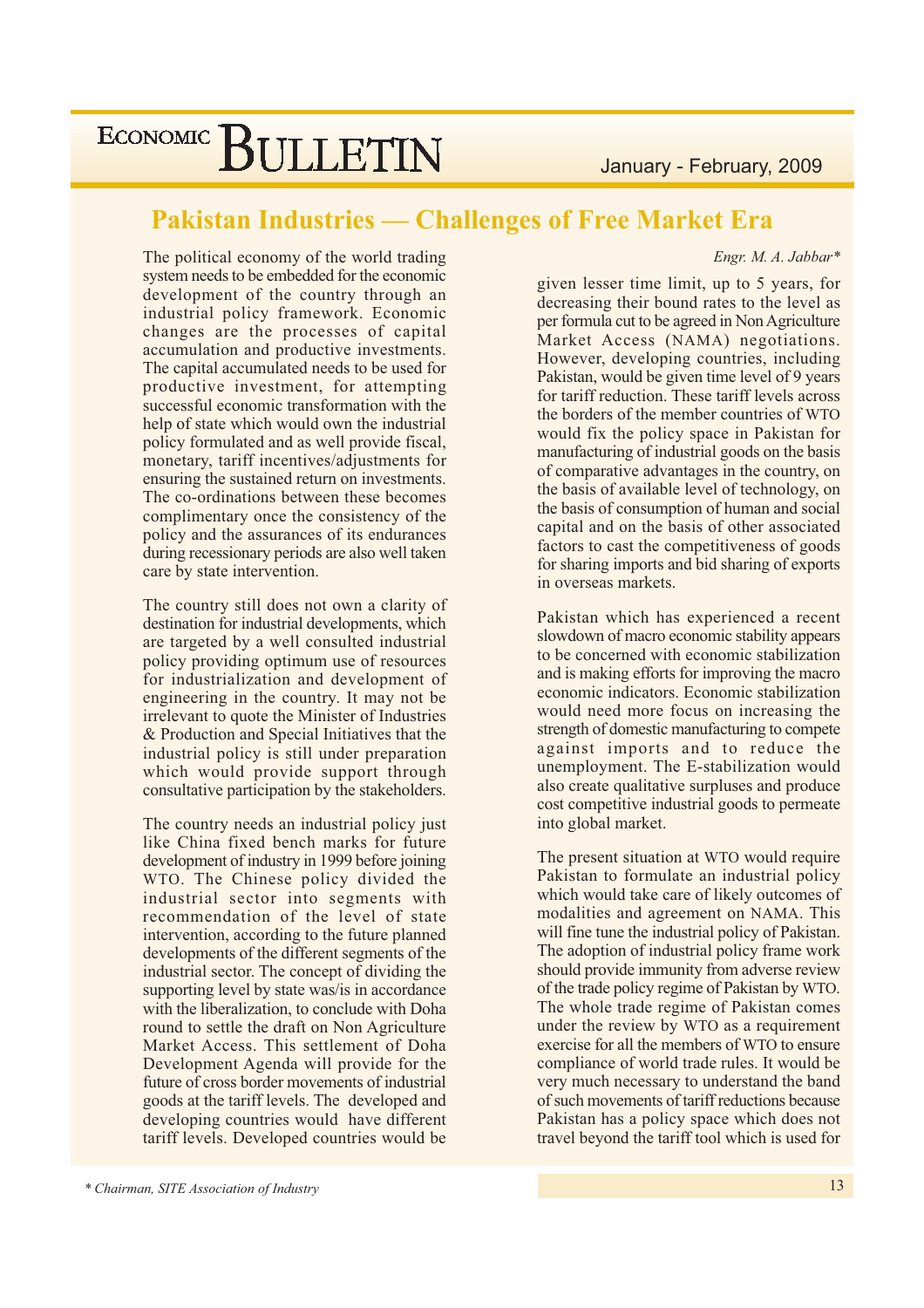industrialization in the country. One can always recall ECC decisions on imposition of regulatory duties, decreasing and increasing of duties on exports to conduct trade and to protect the domestic industry. The tariffs are reduced or increased as regulatory duty on ad-hoc basis and duties on exports are withdrawn or imposed for conducting the trade regime of Pakistan.

Pakistan, quite a number of times has to seek the IMF bailout package, which conflicts with the home grown policy desires to protect the domestic industry. The agreements with the IMF sometimes even include asking no tampering with the tariff and fiscal policies. The support policies by SBP to improve the competitiveness of industrial produce to encourage further capital accumulations for investment in the green and productive areas is also barred being objectionable and encroaching upon trade liberalization. Therefore the industrial policy is now trilaterally influenced; influence of WTO regime, influence of internal weaknesses, and influence of economic stabilization plan for medium and long term. The Technical Barriers to Trade is becoming increasingly important for satisfying the domestic consumers. This also creates obligations for exports of industrial goods which have to be integral part of the industrial policy.

The domestic manufacturing sector has recorded a decline. The production of large scale manufacturing has been affected by a number of factors; the cost of doing business, increase in electricity and gas tariffs not on yearly basis but on an adhoc basis as deemed necessary to comply with the conditions of donors to reduce the subsidies or to reduce the fiscal deficit.

Thus the available capacity is under-utilized which empirically has been proved through the conduct of comparative surveys in the regional markets. Alone against China, we are less productive by 164% and due to non implementation of standardization in the country, we face the charges of violation of standards by the importing country. The

### January - February, 2009

industrial pattern of Pakistan has relied largely on exports of cotton related manufacturing. Pakistan, the 4<sup>th</sup> largest producer of cotton, has very marginal share in the global market of half a trillion dollar of textile and clothing, reasons of which we may be interested to establish.

Pakistan is witnessing a substantial rise in the exports of non traditional products as well as products other than cotton related partly because of global market price increases for certain commodities. Sustaining this trend requires policy support. In other words, one can say that the various segments of the industrial sector, need to be promised a policy structure so that with the capital and the investment of the entrepreneurs, with supportive role by the state, a public private partnership could be established to get things moving at a reasonable pace.

The point of focus is to support the much needed industrial policy, providing administrative guidance for sectoral development so to attract capital accumulation; for productive investments has to become the basis for gaining the trust of the local investors, as well as foreign investors in the industrial economy of the country. Pakistan needs to focus on diversification as is suggested after the trade policy review of Pakistan by WTO.

The two large sub sectors of the industrial economy of Pakistan; automobile and textile, are affected mainly by the internal weaknesses and partly by the external pressures. Some of the analysts believe that both these sectors have to blame the internal infirmity as the reason for the decline.

The other group of analysts also think that as far as the textile is concerned, it could not tune itself to the world requirements. It kept itself limited to low value added products in which many countries with not much comparative advantage have become better competitors due to their internal strength. One also can agree that sometimes the anti-dumping duties for the developing countries including Pakistan against the GSP plus for the LDCs also harms some of our exports.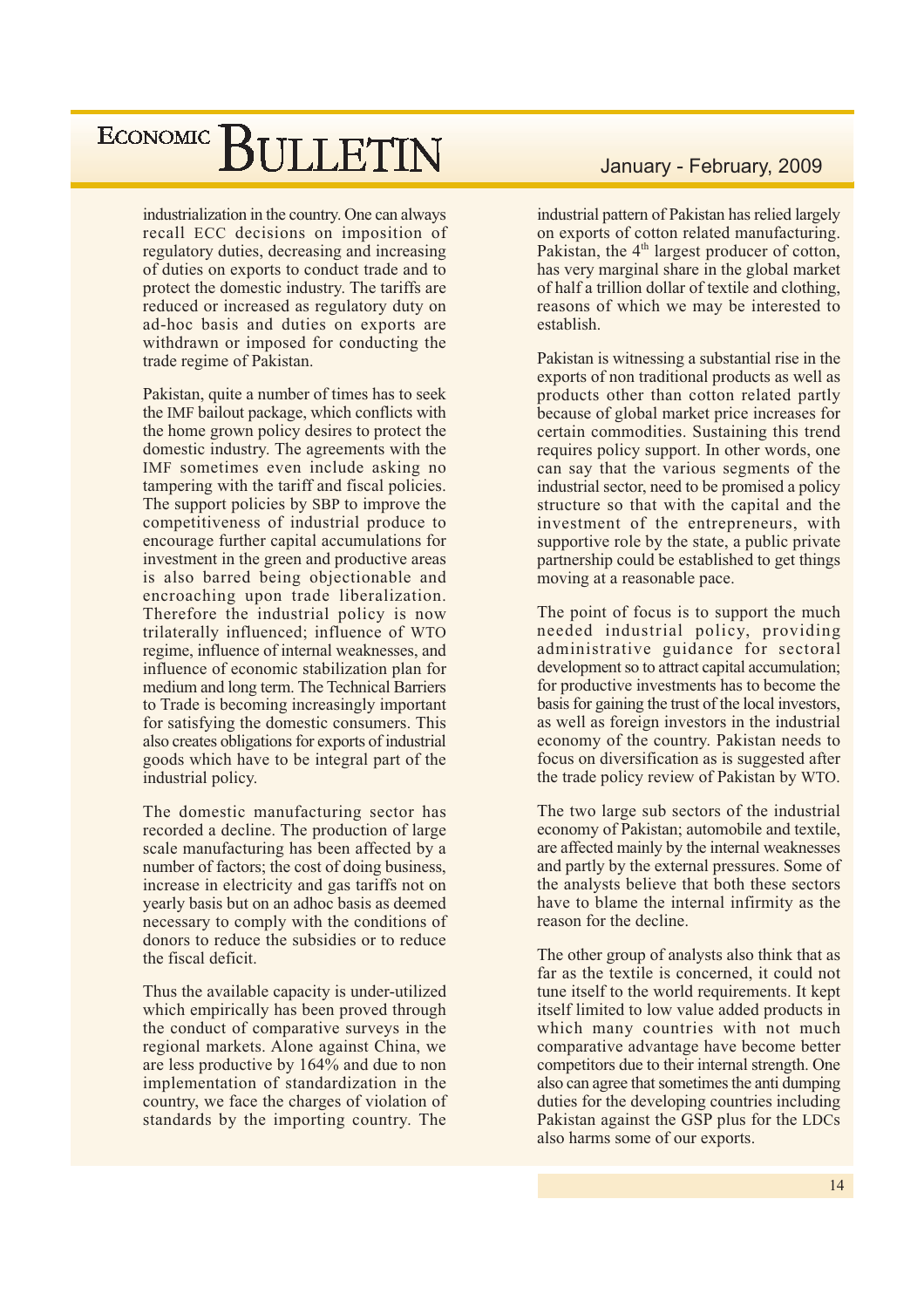The automobile industry of Pakistan which developed on the basis of deletion programmes provided opportunities for development of engineering base in the country. The Trade Related Investment Measures (TRIMs), an agreement of the WTO seized the deletion programme of the country for obvious reasons, Pakistan being WTO member.

Automobile industry; development of domestic manufacturing of parts was facilitated by the deletion programme, policy incentives and policy protections provided by the government of Pakistan to assemblers of vehicles. WTO did not entertain the request for allowing extensions and relaxations in continuing with deletion programme. The mandatory use of the local component could not sustain the obligations of TRIMs agreement which does not allow the preference of use of local components over imports as policy dictates. Government of Pakistan had to succumb to the advice of Pakistan WTO mission in Geneva that continuation of deletion programmes would be non-desirable as the trade policies under review for the country would be objected in the WTO.

The development of domestic vending industry became state support less as the rollback of the deletion was substituted by the Tariff Based System. This Tariff Based System in exchange of rollback of deletion programme allowed levy of additional duties on imports of domestically produced automotive parts is vide statutory regulatory order. The life of this statutory regulatory order is expiring on 30<sup>th</sup> June 2009. Post June 30, the imports of locally manufactured parts will provide more fierce competition depriving local market for domestic manufacturers of auto parts.

The available market for auto part manufacturers is restrained by no policy obligation placed on local assemblers to buy local parts, earlier which used to be supplied against mandatory deletion programmes. The Engineering Development Board which is the policy custodian for issuing guiding principles to promote engineering industry including automotive parts hence forth has to innovate

### January - February, 2009

replacements of deletion policies for providing market access for domestic manufacturing. The assemblers now can prefer to import the parts at higher rate of duty than help the market admit the domestic vending industry.

The decline in the manufacturing sector is also due to restrictions in the auto financing. All the assemblers in Pakistan have already reduced the estimates of productions by almost 50%. The shrinkage of the market is increasing the cost of manufacturing of domestic parts and the local vending industry. The industry is under extreme pressure to sustain the paying back of loans on the acquired capital in anticipation of the estimated growth of domestic manufacturing of vehicles of all types. These estimations under the Auto Industrial Development Plans (AIDP) for 5 years is becoming unlikely to carryon.

The assemblers have been signaling preferences for earlier termination of TBS and have favored to import auto parts for assembling from India on equal amount exports of vehicles. There are disagreements amongst assemblers and domestic manufacturers of auto parts on policy issues. The reliance of the automotive vending industry on the OEMs requires to be extended beyond to share the replacement market. The allocation for locally manufactured automotive parts in the replacement markets is hostage to similar imports at gross under invoiced values. Imports of similar parts at lower declared values lower the cost of imported items at a level which cannot be competed by the domestic manufacturer in the market psyche giving preferences for sale of lower priced goods irrespective of quality consideration.

The imports of substandard low priced, high duty evaded automotive parts are stumbling blocks for domestic manufacturer of parts in his access to the market. While customs allows clearance of auto parts irrespective of the standard, the trade policy specifically says that no imports of goods shall be allowed if the standards are not comparative to those applied to the domestic manufactured goods.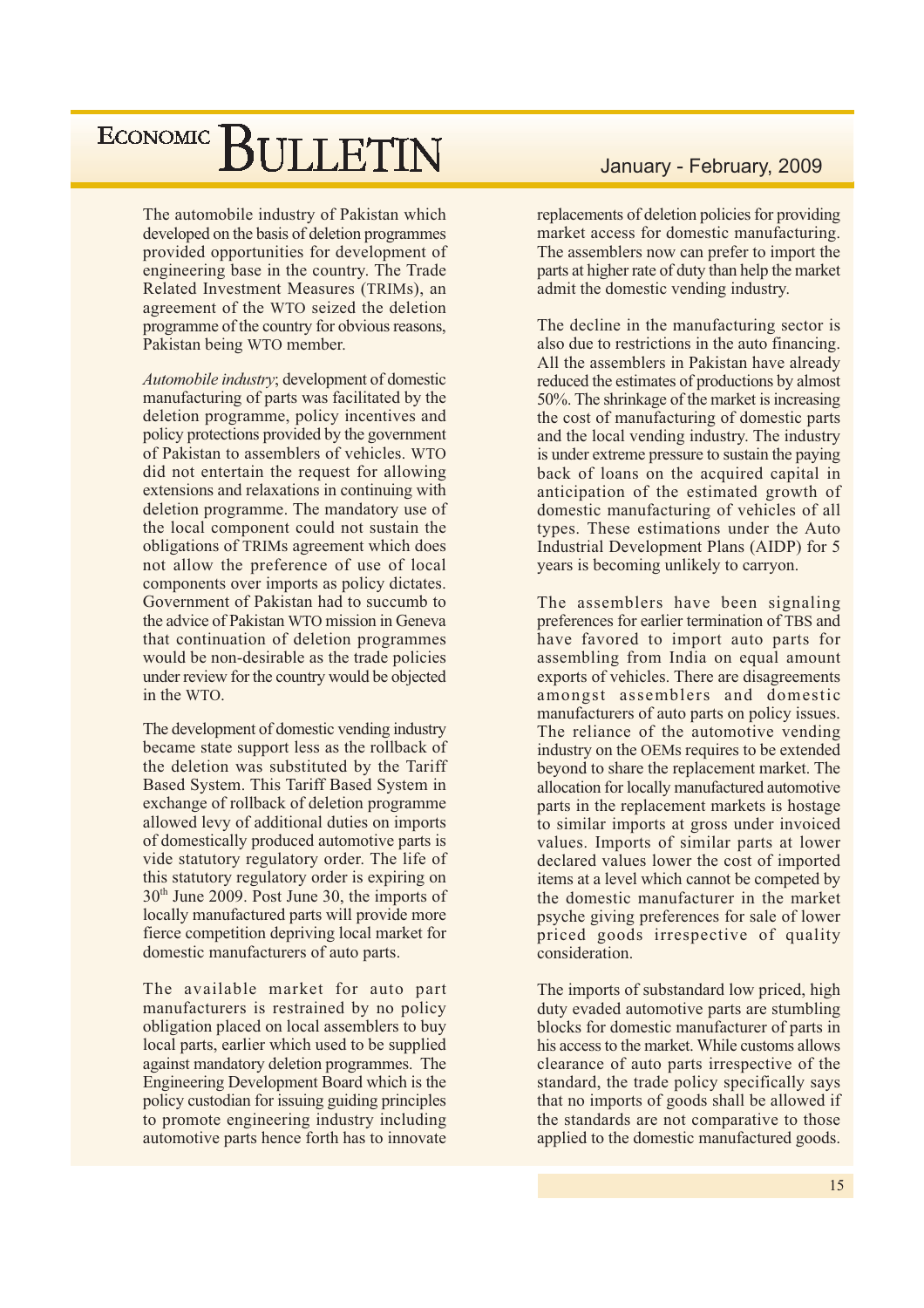Local automotive industry is producing parts which are certified, approved as per Japanese Industrial Standards (JIS), Korean Standard (KS) and as per standards of international repute.

Automobile industry in Pakistan is highly documented and labor intensive. With less than 3% share in the gross domestic product, it pays about 10% of the total federal taxes. The automobile industry merits Government consideration, in view of its given position. The industry has made investments in anticipation of the 5 year plans approved by government promising increase in the volumes as per the projections of AIDP.

The market entrance for the indigenous manufactured parts has to be ensured by giving incentives to the assemblers to prefer use of the domestic manufactured parts. The market for locally manufactured parts can be improved by imposition of 100% LC margins on imports of those automotive parts which are domestically manufactured. The government can also provide preferences of supply for the domestic manufactured parts against imports as a matter of policy incentive.

The Government may consider imposing a freeze on payment of principal amount for 2 years for automotive vending industry and as well as applying the same rate of markups as are available for EFS and long term financing at almost half of the prevalent KIBOR rates. It improves the engineering base of the country due to diversified engineering available in the auto parts manufacturing. The sheet metal working, the plastic flow processes, engineering combination manufacturing, composite engineering and almost all the processes in engineering that are available in the domestic manufacturing of the automobile parts in the country.

It may be mentioned that Pakistan Association of Automotive Parts and Accessories Manufacturers (PAAPAM) is concerned and has told the government that there is a likelihood of closure of auto parts industries. The said communication to the government says that the industry is currently on the verge

### January - February, 2009

of collapse and needs to resolve its problems, so to bail out auto industrial companies from accumulated loans and interests. They have said in the said communication that a financial package making bank credit payment viable and providing some public sector equity may be some of the points the government should consider for the betterment of the industry.

Automobile industry is experiencing a steep slump, largely because of the declining sales and plummeting production volumes arising out of the prevailing macro economic situation. Sales have fallen by more than 50% against the sustained and recorded growth during the past five years. This has caused a decline in profits which could pose a big challenge for the government in the form of declining taxes and increasing unemployment. The crisis could be contained with the mutual co-operation between the government and auto industry.

The structure of the policy on which the automobile industry is resting maybe mentioned as follows:

- TBS was approved by the ECC/Cabinet for 3-years in 2006-07 which is to end by June 2009. No substitute has been proposed by EDB under consultative mechanism. It is a roll back of deletion but is a policy room for improving the price competitiveness of domestic parts.
- AIDP is a five year tariff policy document running in its 2nd year in which certain components mentioned in the 5-year tariff plan are to go at higher rate i.e. 50%, If TBS is not continued the AIDP will collapse.
- During the era of Deletion Programmes, OEMs were bound to follow the localization/ indigenization process which almost is seized since introduction of TBS but in certain cases, there has been roll-back of localized parts as most of the OEMs prefer to import the localized parts at higher rate instead of procuring it locally. This process should be stopped and local industry with the concurrence of EDB may reactivate the process of localization and strengthen the same.
- EDB, in the national interest and in the interest of local industry, at the time of issuance of lists of importable items, may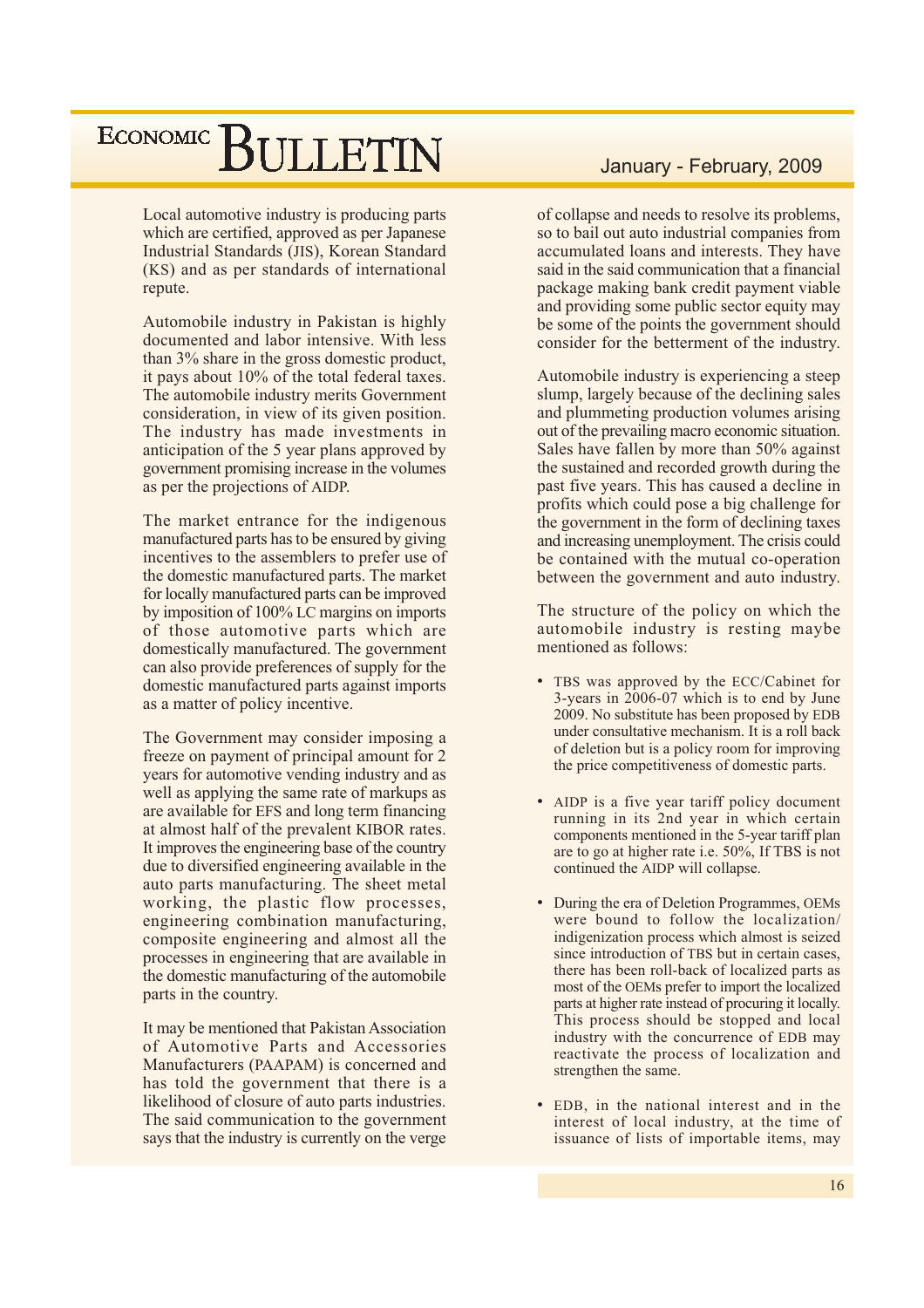ask OEMs reason for the import of localized parts as the SRO  $656(I)/2006$  is silent on the import of localized parts because under SRO 656(I)/2006 only CKD rate of duty is mentioned whereas additional duty is mentioned under SRO 693(I)/2006.

• EDB may be technically strengthened by deploying technical staff, conversant with tariff structure so that the lists of importable items viz-a-viz SRO 693(I)/2006 and 1st Schedule of Customs Act 1969 are fairly assessed.

PAPAAM may evaluate the TBS to analyze its progress/performance during last two years viz-a-viz localization of automotive components.

Pakistan has remained heavily dependent on its textile sector for its export revenue which constitutes more than half of the total export earnings. The reason is that Pakistan has moved down the value added chain, increasing investments in lower value added products, with reduced investments in higher value added items. SBP could have checked this situation during the apportionment of the credit allocations and their utilization.

Pakistan is still exporting raw cotton and cotton cloth rather than focusing more on finished garments. Exporting of one bale of cotton deprives the exchequer of export revenue equivalent to eight items, if this cotton bale had been converted into garments. The deceleration in the export revenue of textiles has been a drag on the overall export revenue earnings. This trend does not augur well for the industry, which has been allocated a higher share from the resources relative to the other sectors

Pakistan did not prepare itself for the adjustments required for promoting trade of textile and clothing in the global market before termination of textile quota system on January 01, 2005. We did not focus on value added products or make inroads in less competing categories in the developed world. Textile Vision 2005 targeted the textile and clothing exports for over US \$15 billion revenue earnings but the results are self explanatory.

### January - February, 2009

Since the end of the quota system more than 300 knitwear units have closed down and many more are vulnerable and may add to the list of closed units. More closures of textile and clothing units is imminent due to reduced support of the government, in the form of subsidies and their payment in time. We see now extensions or moratorium in payment of principal amounts of long term loans and extensions of adjustment of part 1 and part 2 EFS financings as public policy support in the resource constrained situation. In addition, Government has been supporting freight subsidy costs and also been providing subsidy of 50% for hiring consultants to improve the efficiency, look for new markets and establish overseas offices.

A number of initiatives, like holding of exhibitions, marketing support, sectoral initiatives for textile  $&$  clothing industry have been taken in the trade policy. One must appreciate the government's steps which have focused more on the textile and clothing. relative to other sectors, as seen through a number of policy initiatives structured in the trade policy. However, the virus of internal drawbacks is not restricted to textile and clothing but has an effect on the other segments of the industrial sector also. Some of the reasons for the present deceleration in exports are a result of the global economic slowdown.

Pakistan's main markets are EU and US. At a recent visit of the US commercial counselor to the office of the Site Association of Industry, he said that even if US provides increased market access, the exports may not rise, for Pakistani products are limited to certain categories of lower value added products. An increase of low value added products in US market will not make much addition to the revenue earnings. The problems faced by textile industry of Pakistan are primarily due to domestic policies/factors and internal disadvantages.

The exports of textile during the first half of 2008-09 rose by a mere 0.5 percent. The anti dumping duty imposed by the European Commission on import of bedlinen from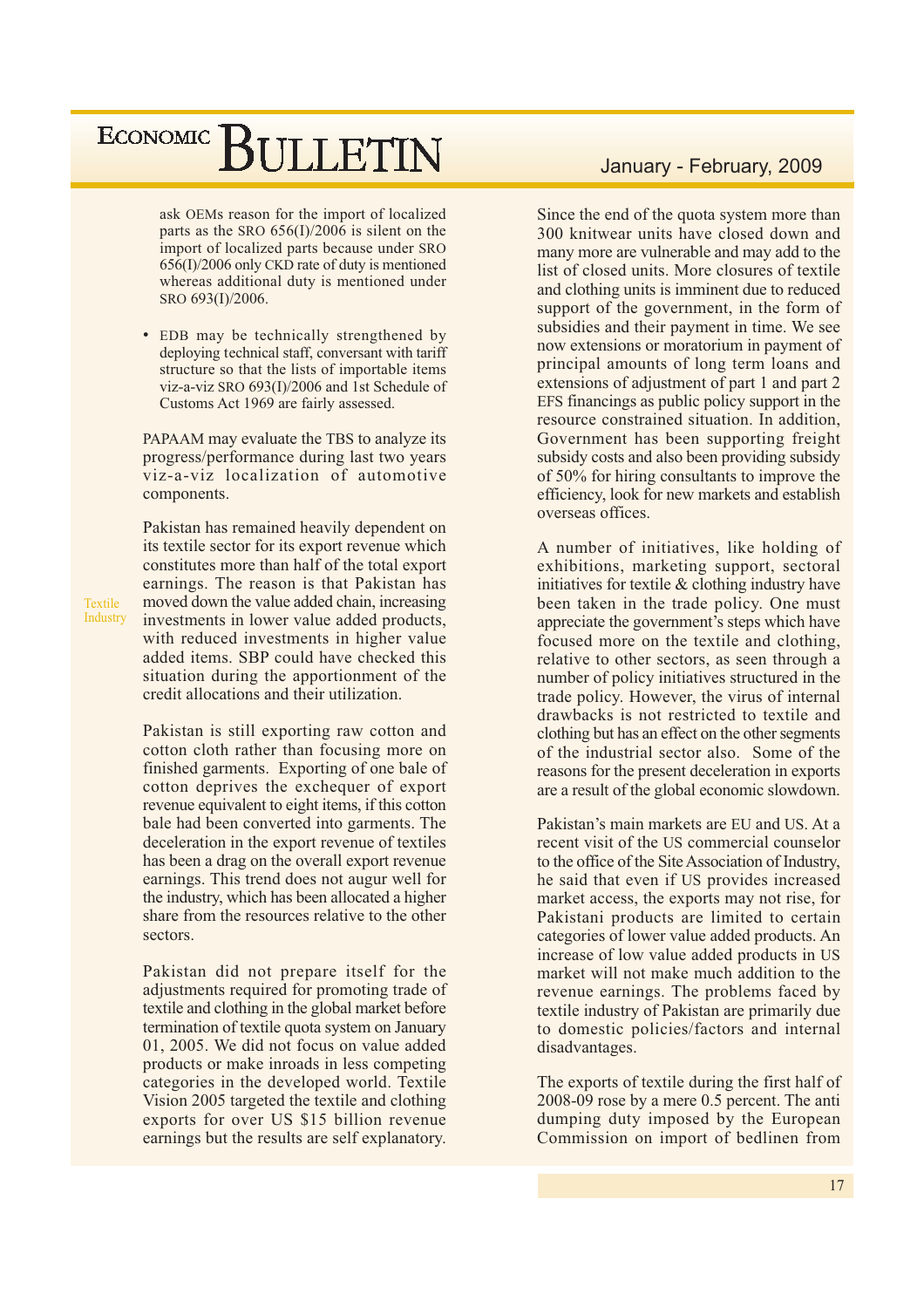Pakistan for a period of five years expired on March 3, 2009. It is expected the move will help the exporters to compete in the EU market and result in more export earning due to easing of the price with the elimination of the anti dumping duty. The buyer and seller have now 5% price margin to negotiate with shared advantage for both the parties.

An overview of the textile sector of Pakistan in the economy, shows its contribution to exports, employment, foreign exchange earnings, investment and value added makes it the single largest manufacturing sector for Pakistan. It contributes around 9 percent to GDP, employs 38 percent of the total manufacturing labour force, and contributes more than 50 percent of total merchandise exports.

Exports were recorded at about \$10.5 billion in 2007-08, where the products make a mix of cotton, yarn and knitwear. Garment madeups and bedwear made up for half of the earnings last fiscal year. Agreement on textile and clothing classifies the textile and clothing trade into two categories. Textile includes varn, fabric and made-ups, and clothing represents readymade garments.

### January - February, 2009

Textile industry has made an investment of about \$5 billion during the last decade. Import of textile machinery has registered an increase of more-than 15% during the last decade rising from \$370.2 million to \$438 million.

Some of the challenges faced by the textile sector of Pakistan:

- Need to improve the technological base.
- Need to undertake research and development.
- Need to develop physical and human capital.
- Need to standardize products.
- Need to move from low value added products to high valued added products

Some of the external challenges and opportunities for Pakistan's textile industry:

- Bilateral agreements for front state to have market access in E.U. and U.S.
- Forecasting imposition of anti-dumping duties with close coordination between WTO Mission Pakistan in Geneva and National Tariff Commission

| Selected Commodities         |             |          |         |         |         |  |  |  |  |
|------------------------------|-------------|----------|---------|---------|---------|--|--|--|--|
|                              |             |          |         |         |         |  |  |  |  |
| Commodities                  | $2003 - 04$ | 2004-05  | 2005-06 | 2006-07 | 2007-08 |  |  |  |  |
| <b>Raw Cotton</b>            | 47.671      | 109.975  | 68      | 50      | 70      |  |  |  |  |
| Yarn                         | 1162.000    | 1087.451 | 1420    | 1428    | 1294    |  |  |  |  |
| Fabrics                      | 1766.415    | 2050.044 | 2160    | 2027    | 1933    |  |  |  |  |
| <b>Garments</b>              | 2452.058    | 2722.987 | 3061    | 3346    | 3330    |  |  |  |  |
| Made-up (Incl. Bedwear)      | 1799.938    | 1915.533 | 2456    | 2467    | 2424    |  |  |  |  |
| Towels                       | 403.5       | 520.48   | 588     | 611     | 615     |  |  |  |  |
| Tents & Canvas               | 774.757     | 66.569   | 39      | 69      | 70      |  |  |  |  |
| Art Silk & Synthetic Textile | 470.757     | 300.264  | 200     | 420     | 490     |  |  |  |  |
| Other Textile                | 75.307      | 152.753  | 219     | 244     | 274     |  |  |  |  |
| Total                        | 8952.4      | 8926.056 | 10211   | 10662   | 10500   |  |  |  |  |

Exports of Pakistan's Textile

Source: Trade Development Authority of Pakistan,

**Federal Bureau Statistics**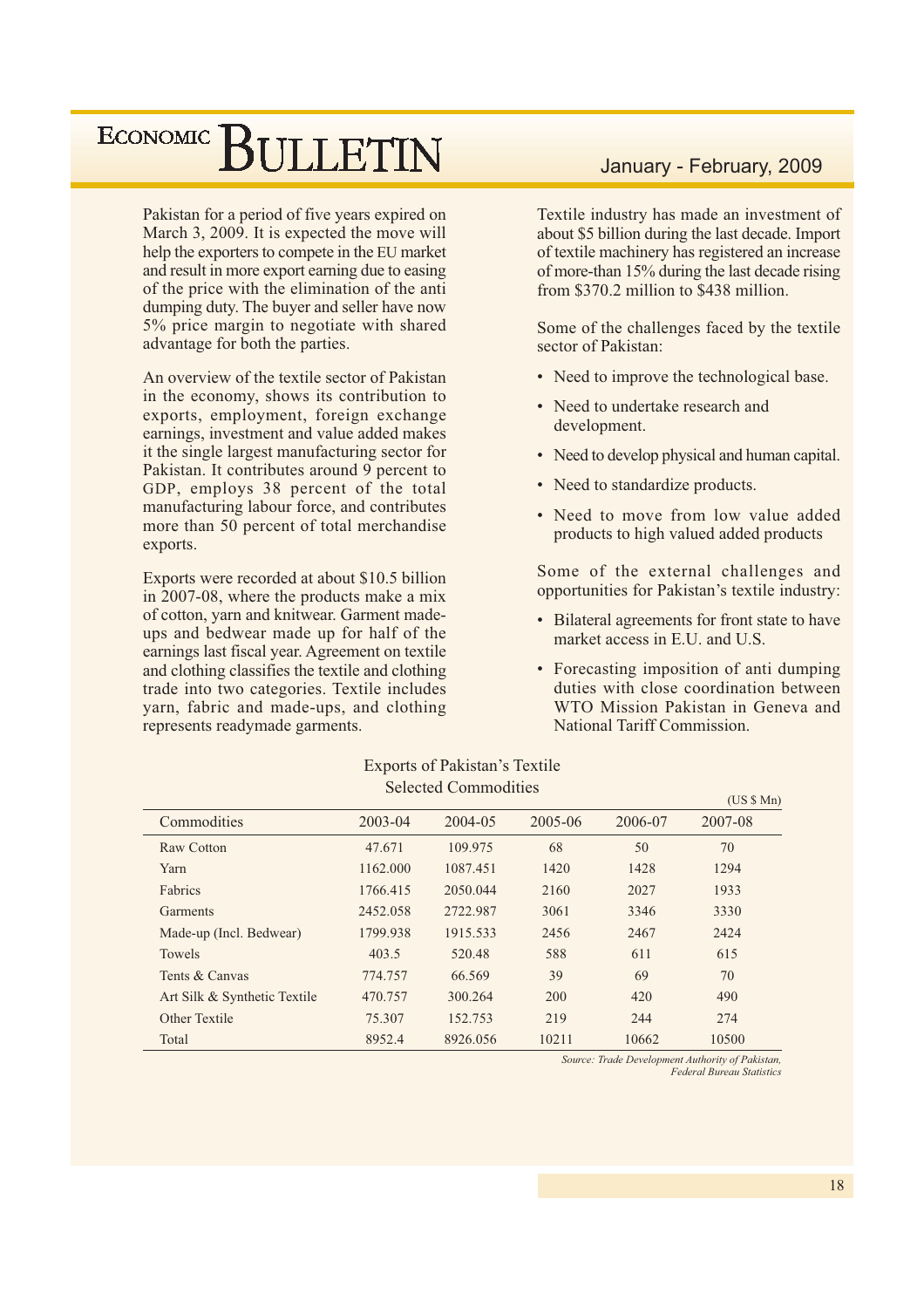## **Market Analysis**

A small

rally

**SECP** 

allows<br>relief

index

gains

#### Market Review

The market performance was mixed and listless for the first two months of the new year. The KSE-100 Index during the twomonth period of January and February 2009 shed 137 points to close at 5,727 on February 27, 2009. The average daily turnover during the period under review was 151.41m shares traded.

The market experienced a moderate rally at the beginning of January due to the launch of the NIT-managed support fund on January 1 that would buy stock in government owned enterprises such as OGDC, PPL and NBP. In addition, the SECP on January 10 amended section 95A of the Companies Ordinance 1984 to allow listed companies to buy back their own shares and hold them as treasury shares, which may be re-issued under the regulations being prescribed by the Commission. These events led to renewed buying activity in large cap scrips especially in the energy sectors and dividend paying stocks such as FFC. The news of the launch of the NIT state enterprise fund was one of the major drivers behind this minirally as it led to positive sentiments among investors.

However, the exuberance did not last long as profit taking set in along with foreign and local institutional selling activity in major Index stocks led to a steady decline in the Index from January 12 onwards. Also, it was the beginning of another round of quarterly earnings, which did not buoy market sentiments despite the reporting of good results by the fertilizer stocks. Another positive development for the equity market was the decision of the federal cabinet to keep the discount rate unchanged instead of hiking it further as was expected a month or two back. but this decision did not stem the selling pressure either. From January 9 to January 26, the KSE-100 Index plunged by over 1,300 points or 22\% to 4,815.

The Index staged a minor recovery in the last week of the month because of local buying interest, as valuations were attractive and thus, too good to ignore at the trough. There was buying across the board with fertilizer, banking and energy sector stocks in the forefront. The KSE-100 Index gained over 560 points in the final four trading days of January.

During the first week of February, the market witnessed a small rally due to institutional buying activity in large cap stocks. The KSE-100 Index gained 220 points from the beginning of the month to February 6 to reach 5,597. However, for the following week, there was a reversal of fortune as the Index shed nearly 200 points till February 12 to close at 5,399. The decline during this period can be attributed to the controversy surrounding the treatment of impairment from investment valuation; if it should be recorded in the income statement or not according to the guidelines set in IAS 39.

The Ministry of Finance in consultation with the SECP allowed relief to listed companies from IAS 39 for CY2008. As indicative by the circular, the impairment loss if any recognized as on December 31, 2008 due to valuation of listed equity investments in AFS to be shown under equity; this impairment charged in equity would be amortized over 4 quarters in 2009 in P&L account, any upward revision in prices on the existent portfolio would be adjusted to Equity and amortized accordingly in 4 quarters.

This decision along with good quarterly/annual results announced by cement and banks and possible inclusion of Pakistan in the MSCI Frontier Index led to a solid rally for the period of February 13 to 19, in which the KSE-100 **KSE-100** Index gained 623 points to break the 6,000 barrier for the first time since mid-January 2009. However, the Index could not sustain this momentum due to a combination of profit taking, negative developments on the economic front such as further slowdown in

Positive sentiments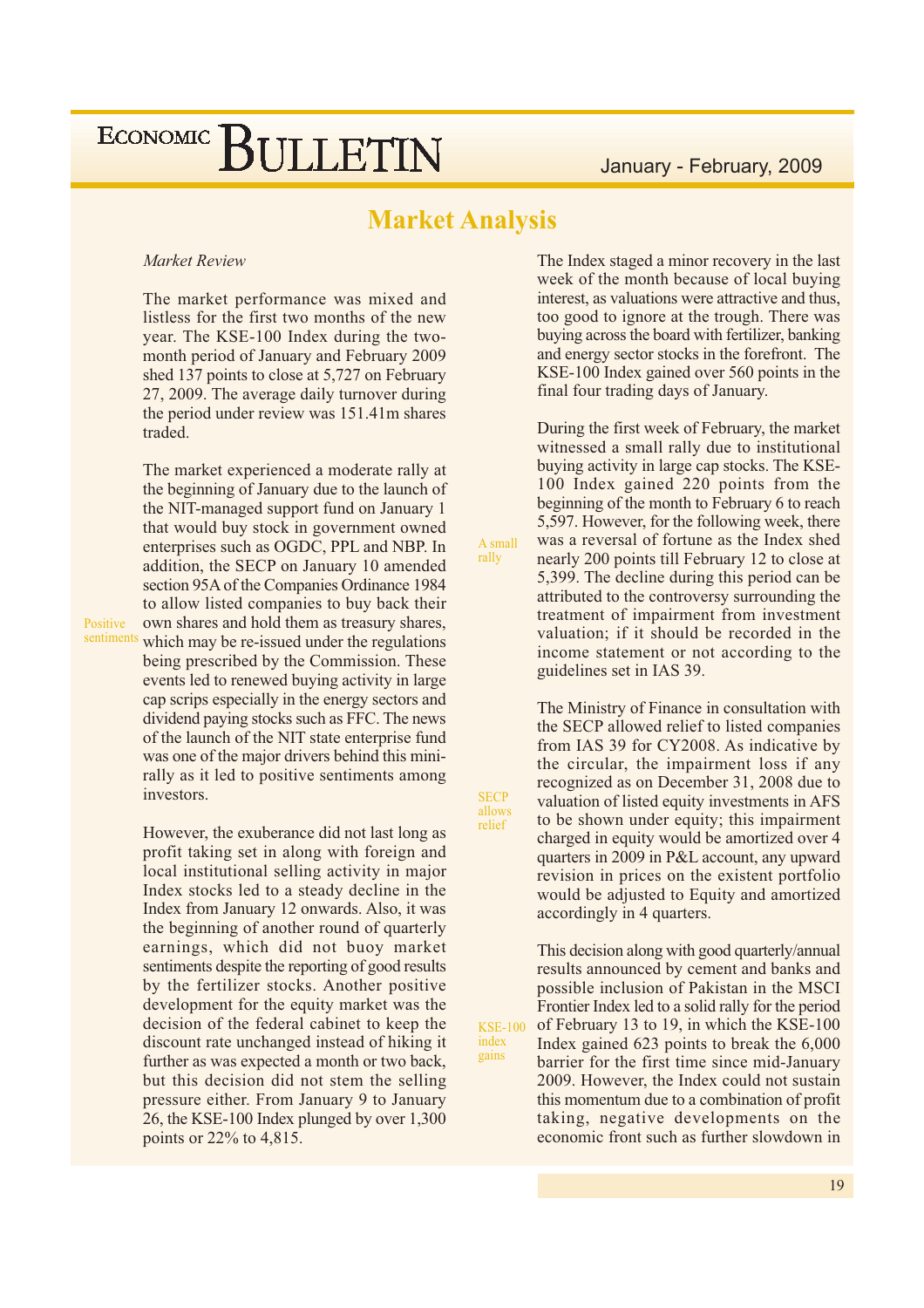economic growth and fiscal slippages and the major political development of the disqualification of the Sharif Brothers by the Supreme Court on February 25.

The macroeconomic scenario continues to paint a mix picture as inflation remains high despite some easing and the current account deficit is narrowing slightly. The YoY headline inflation recorded during January 2009 was 20.52% while core inflation (non-food, nonenergy) remains undeterred at 18.9%. The 7month average (July-January) CPI came to 23.9% while core inflation stood at 17.6%. We expect that both headline and core inflation will gradually decline over the next few months as the government continues to implement the stabilization measures and commodities such as crude oil remain on the lower side. Thus, we believe that a cut in the policy rate by the SBP would not come before March-April.

performan ce remains mixed

Economic There was a positive development in the current account, as the deficit during January declined by 25% MoM to US\$411m because of growth in services exports and lower commodity prices. However, the current account deficit during July to January 2008-09 period increased by 1.6% YoY to US\$7.76bn. The large-scale manufacturing sector remains in a slump as industrial output declined by 4.72% during 1HFY09 due to the slowdown in the auto, electronics and petroleum sectors. A significant economic recovery will not be possible without the revival of manufacturing sector in the country and this is one of the reasons why the real GDP growth estimates for the current fiscal





### January - February, 2009

year are below 4%. In addition, it has been reported in a local newspaper that the IMF has scaled down the GDP growth for the current year to 2.5% and revenue target to PKR 1.3 trn; while the fiscal deficit to GDP ratio has been relaxed slightly to 4.3% from 4.2%. It is expected that the Executive Board of the IMF will approve the second tranche of US\$800m by March-end.

The Pakistan market PE at 4.79x is trading at a 58% discount to the regional average of 11.41x. Based on dividend yield, Pakistan is the most attractive at  $12.15\%$  as compared to the regional average of 5.11%.

Regional

Looking

Ahead

Valuation

Going forward, we still expect the market direction in the short-term to be determined by both political and geopolitical factors. The month of March could be a hot month politically, especially if the lawyers' long march and sit-down strike takes place as scheduled on March 16. The PML-N appears to be in a confrontational mood given the Supreme Court's verdict to disqualify the Sharif Brothers and the possibility of losing the government in Punjab as President Zardari has placed the province under Governor's rule for two months. Also, the success of the peace agreement in Swat would be monitored by both local and international stakeholders as there remains skepticism expressed by both local observers and the Western powers regarding negotiated settlements with militant groups.

#### **Regional Valuation Comparison**

|             | 12m F      | 12m F              |
|-------------|------------|--------------------|
| Country     | <b>PEx</b> | Dividend Yield (%) |
| China       | 13.55      | 1.87               |
| Hong Kong   | 9.98       | 4.22               |
| India       | 9.21       | 2.26               |
| Indonesia   | 8.16       | 4.51               |
| Malaysia    | 10.91      | 5.21               |
| Pakistan    | 4.79       | 12.15              |
| Philippines | 9.78       | 4.60               |
| Singapore   | 9.39       | 8.58               |
| South Korea | 10.82      | 2.36               |
| Taiwan      | 24.42      | 8.43               |
| Thailand    | 7.92       | 9.06               |

Source: Thomson One Analytics, Date: February 19,2009

(Contributed by Taurus Securities Ltd, a subsidiary of National Bank of Pakistan)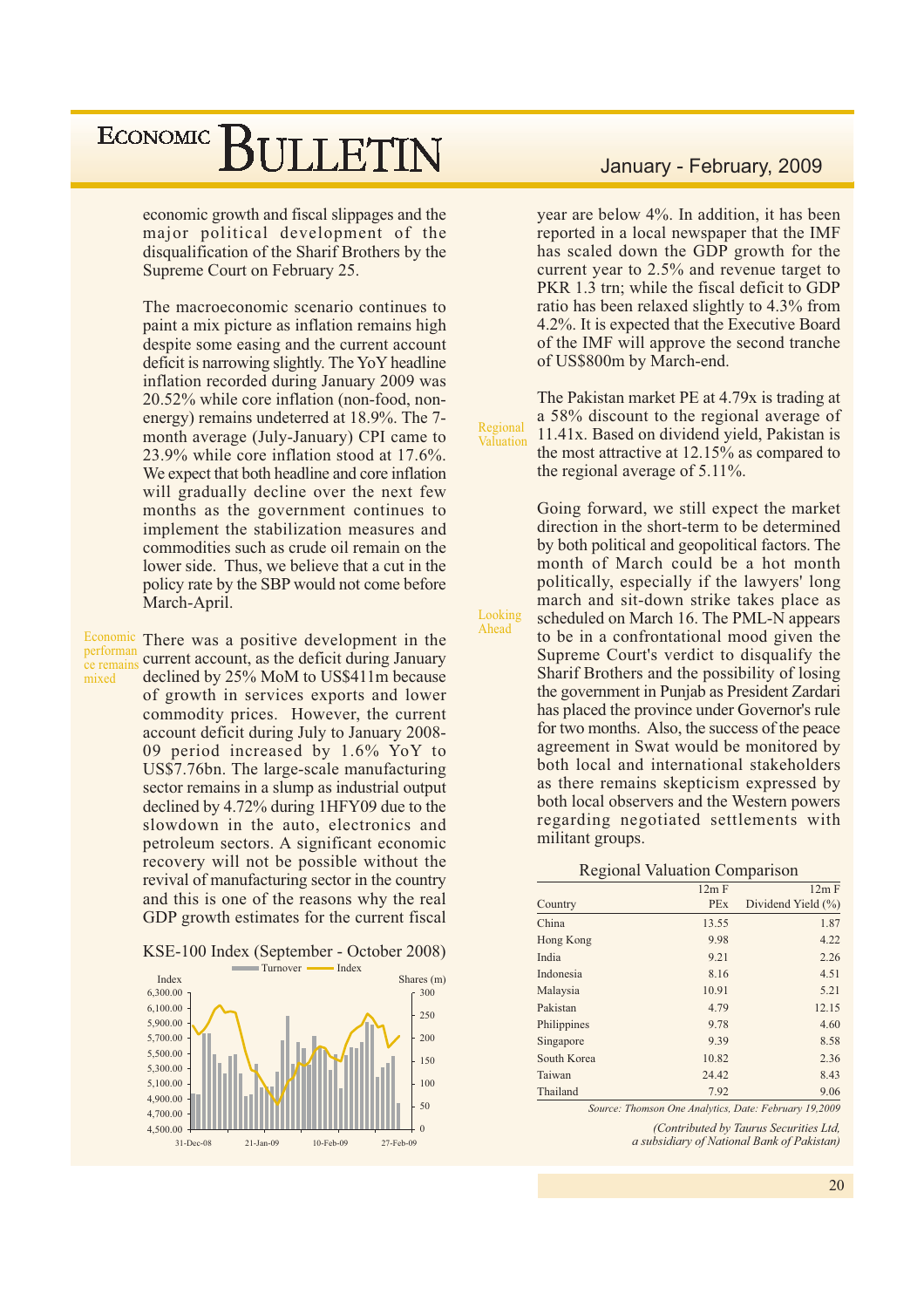January - February, 2009

### **Report/Book Reviews**

**Development Economics** Through the Decades A critical look at 30 years of the World Development Report Shahid Yusuf The World Bank

The book reviews the World Bank's annual World Development Report (WDR) of the past 30 years. It summarizes the coverage of the WDRs, reflecting on the major development themes and how they have contributed to policy making. Each of these reports have provided an overview of current thinking on specific themes, alongwith practical experiences. The later half of the book contains commentaries by distinguished economists, who have written on the past three decades of WDR and also given some suggesstions on WDRs to come.

The Reports reflect the issues of that particular period; whether it is poverty and the ways to reduce it, or how growth could be made environment friendly, or food security, or the importance of institutions, or the severe imbalances the countries were faced with in the early 1980s and the need for structural adjustment as interpreted by the Bank which formed the theme of the 1981 WDR. As the process of reforms were slow because financing gaps continued to constrain many countries efforts, the 1986 WDR fixed its sights on trade in agricultural products. If developing countries could increase the exports of agricultural commodities, they would to some extent reduce the financing shortfall and would lessen poverty in rural areas.

During the period 1978-2008, there has been a major change in the reports published. There has been a shift from state directed to market guided development, from structural to sectoral issues and from macroeconomic concerns to microeconomic ones.

In the chapter, *Where to Now*, the author states, "the unfinished development agenda is large" and there is much for the Bank to do. The WDR can again become a vehicle for mobilizing global opinion and for guiding strategy.

Pakistan Under IMF Shadow Fasihuddin **Institute of Policy Studies Islamabad** 

Pakistan has had a long relationship with the IMF, dating back to 1958 when it sought its first financial support to overcome the balance of payments difficulties. The book reviews the changing role of the IMF over time, how its functions have enlarged as it has grown into one of the most influential institutions in the global financial sphere; the increasing influence of the Fund in the policy formulation in member countries as its effect has spread and now covers all areas of state policy and economic sectors. Its historical ties with Pakistan since it became a member in 1950 has been dealt exclusively in a chapter. The various Arrangements that Pakistan entered into with the IMF and the economic performance during that period has been analysed.

The IMF is one of the widely criticized international institutions, writes the author. The leading industrialised nations have a say in the policies and activities of the Fund and the IMF support arrangements have had an adverse impact on the recipient developing economies. The IMF needs reforms on these counts.

There are two IMF reports which assess Pakistan's performance under IMF arrangements. One report which covers the period upto 1999, observes that the economic growth generally remained depressed, financial imbalances persisted and poverty increased. The fiscal and price situations, however, showed some improvement in the later part. The Report noted that structural reforms programme have progressed in some areas but significant challenges remained.

In the last chapter, the author attempts to examine whether Pakistan is free from IMF influence and concludes with these words, "in all probability the IMF shadow is likely to persist on the horizon of Pakistan."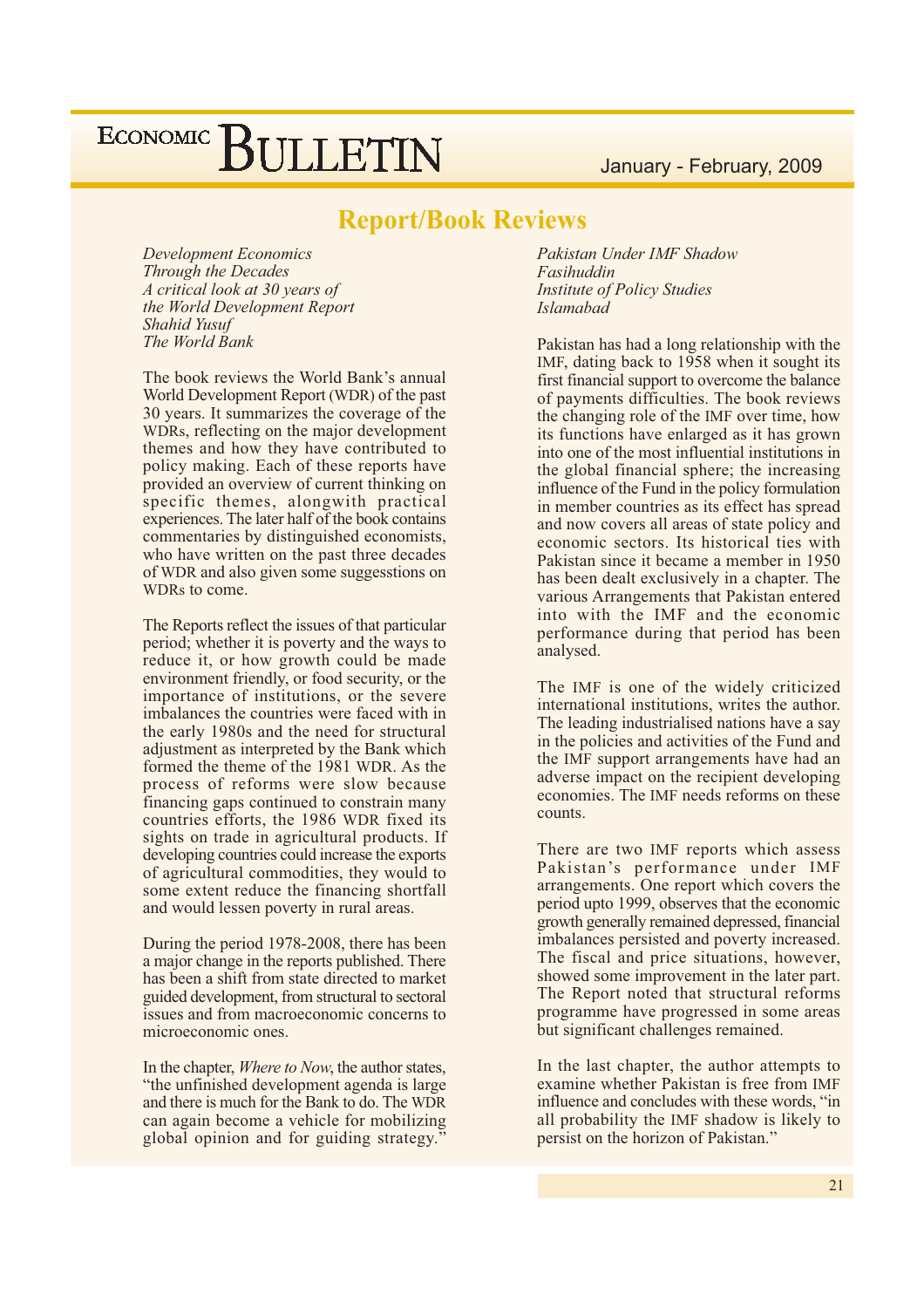**Advanced Auditing** Revised Edition 2007 Prof. Dr. Khawaja Amjad Saeed

The first edition of the book was published in 1999. Given the new developments that have taken place in the field of auditing, improvements were made in the contents which the revised edition incorporates. As new areas have been included there is now a wide coverage of the subjects ranging from internal audits to management audits, cost audits etc.

The chapter on Liability of an Auditor has been beefed up with more legal cases. Changes in Companies Ordinance and how it affects the Auditor have been incorporated. Eleven types of special audits together with guidelines to conduct them have been included.

Contents include introductory aspects of Auditing, Audit Task to be completed before Commencement of Audit, Audit Approach, Audit Planning, Controlling an Audit, Quality Internal Control, The Auditor of a Limited Company, Auditor's Reports, Professional Ethics, Liability of an Audit, Internal Audit, Management Audit, Cost Audit, Business **Investigation, Auditing Case Laws, Auditors** Report forms and Code of Corporate Governance.

Relevant aspects of Securities Exchange Commission Pakistan directives relating to internal audit, external audit and code of corporate governance have also been incorporated and nicely reviewed in the book.

Oil & Gas Exploration & Production in Pakistan Issues in Legal Framework on Community Development & Environment Sikander Brohi Supported by Oxfam A PDI Publication 2008

The province of Sindh has large reserves of oil and gas, but the oil and gas companies working in the province are largely violating the laws, rules and regulations governing the Corporate Social Responsibilities, Petroleum Concession Agreement, Petroleum Exploration

### January - February, 2009

and Production Policy 2007, The Pakistan Environmental Protection Act 1999 among other laws.

A campaign was conducted by a nongovernmental organization, Participatory Development Initiatives (PDI) with the support of Oxfam GB, to bring about awareness in the local communities of the legal framework governing the exploration of oil and gas in Pakistan. Oil and gas companies have a responsibility towards the local communities as well as the local environment, during the oil and gas exploration and production phase.

Research was conducted by PDI in five districts of Sindh i.e. Thatta, Badin, Tando Allahyar, Hyderabad and Badin and this book is a result of that exercise, carried out with the objective to create an awareness among the people about the responsibilities of these companies.

The book has been divided into five chapters. While Chapter 1 is an introduction to the oil and gas resources in Pakistan, Chapter 2 Policy Framework for Oil & Gas Exploration & *Production* sets out the key aspects of the Petroleum Exploration & Production Policy 2007, which are directly/indirectly related to the local communities, their environment and livelihoods.

Chapter 3 Legal Framework Governing Oil & Gas Exploration and Production, sheds light on the key laws, rules and agreement documents which address the issues of community welfare and environment. Chapter 4 Issues in Implementation of Policies & Laws *in the Field*, discusses the many areas of the legal framework which are violated by the oil  $\&$  gas companies in Pakistan, as the monitoring of the implementation of the policy, laws and rules by the oil and gas companies is not being properly carried out.

The last chapter gives recommendations among others on the need to bring a change in the process of awarding concession licenses. revision of the Petroleum Exploration  $\&$ Production Policy 2007, capacity building of the institutions, monitoring the oil  $\&$  gas company operations, legal support to local communities, increase in the penalty price on the violation of Environmental and other laws.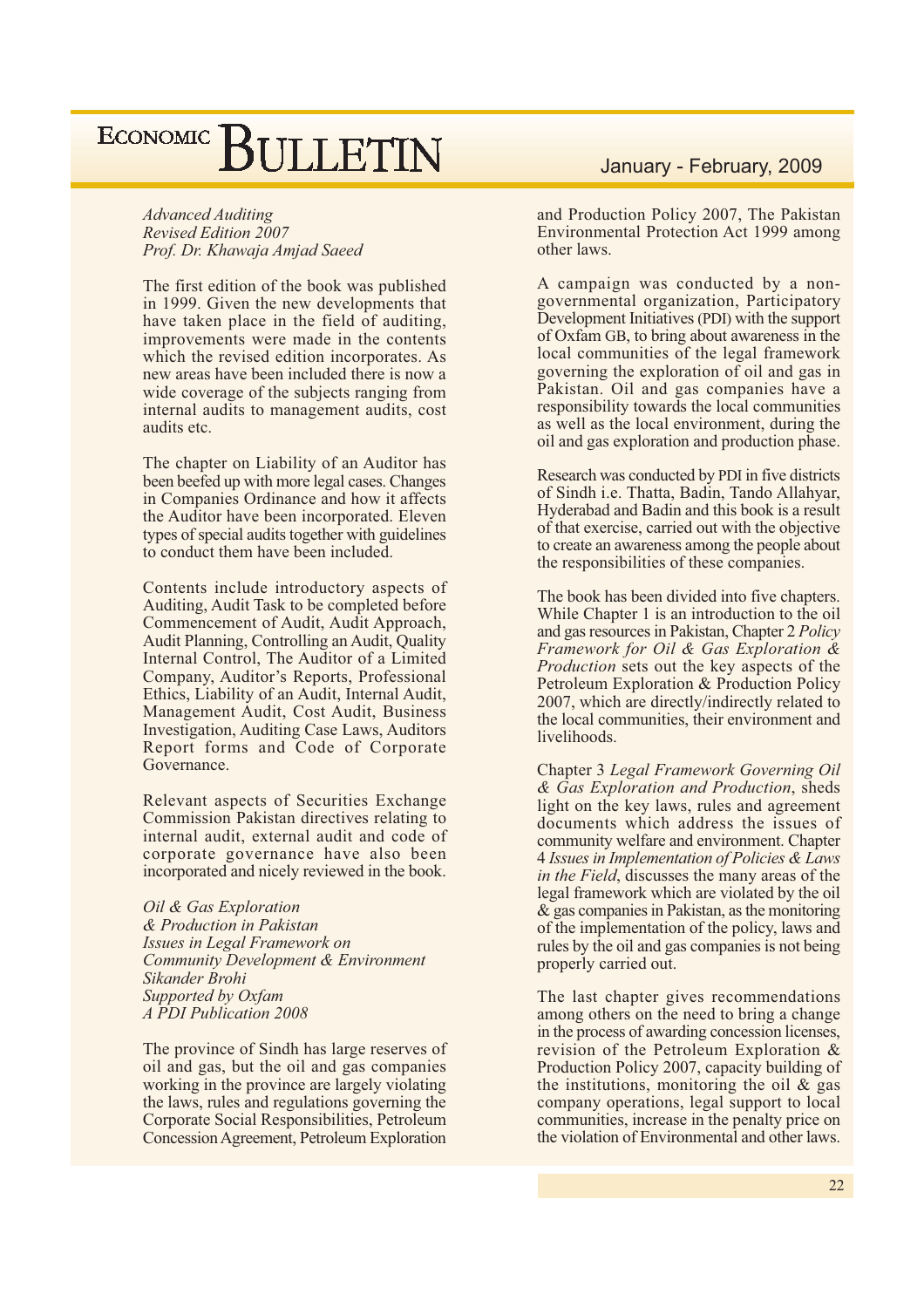January - February, 2009

#### $2001 - 02$ Unit  $2000 - 01$  $2002 - 03$ 2003-04 2004-05 2005-06 2006-07 2007-08 **Output and Prices GNP** Size \$ bn 70.3  $72.1$ 85.0  $100.1$ 111.7 129.8 146.6 171.4 **GDP** Size \$ bn  $71.3$ 97.9 109.4  $71.7$ 82.4 127.3 143.9 167.6 Income Per Capita  $\mathcal{S}$  $501$ 504 579 669  $732$ 835  $927$ 1065 Real Growth  $(%)$ **GNP** 1.9  $5.1$ 7.9  $6.4$ 8.3 5.6 6.7  $6.1$ **GDP** 1.8  $3.1$  $4.7$  $7.5$ 8.6 5.8 6.8 5.8 Agriculture  $-2.2$  $0.1$  $4.1$  $2.4$ 6.7 6.3  $3.7$ 1.5 9.3  $45$ 6.9 14.0 8.7 Manufacturing  $126$ 8.2  $5.4$  $8.0$ 8.2 Services Sector  $3<sub>1</sub>$  $4.8$  $52$ 5.8 6.5 76 Prices Consumer Price Inflation\* 9.3 7.9 7.8 12.0  $(^{0}_{0})$  $4.4$  $3.5$  $3.1$  $4.6$ Wholesale Price Inflation\*  $(%)$ 6.2  $2.1$ 5.6 7.9 6.8  $10.1$ 6.9 16.4 Food Inflation\*  $(\%)$  $3.6$  $2.5$ 2.8  $6.0$ 12.5 6.9  $10.3$ 17.6 Non Food Inflation\*  $(^{0}_{0})$  $5.1$  $4.2$  $3.3$  $3.6$  $7.1$ 8.6 6.0 7.9 Core Inflation\*  $\Delta$  2  $20$  $25$  $3.8$  $72$  $7.5$  $59$ 8.4  $(%)$ Gold Tezabi  $$/10$  grams 91.8 95.5  $1090$  $1272$ 1383 208.2 267.1 172.2 Motor Gasoline Premium  $Rs/Ltr$ 29.34 31.60 33.08 33.91 40.75 55.21 56.09 57.83 Kerosene oil  $Rs/Ltr$ 16.84 18.58 22.48 24.95 29.11 36.19 39.09 43.44 **Light Speed Diesel** 21.15  $Rs/Ltr$ 13.50 16.70 22.72 26.50 36.45 38.40 40.97 **GDP** Deflator  $\frac{0}{0}$ 8.02 2.49 4.42 7.74 7.02 9.20 7.80 13.41 **Savings and Investment National Savings**  $%$  GDP 16.5 18.4 20.6 17.9 17.5 17.7 17.8 13.3  $%$  GDP **Domestic Savings** 178  $179$  $174$  $157$  $154$  $153$  $160$  $110$ Gross Capital Formation  $%$  GDP  $15.8$  $153$  $151$  $150$  $17<sub>5</sub>$  $20<sub>5</sub>$  $213$  $200$ Public % Gross Capital 5.7  $4.1$ 3.9  $4.0$  $4.3$ 4.8 5.7 5.7 Private  $102$ 11.2  $112$ 10.9 13.1 15.7 15.6 14.2 **Public Finance Revenue Receipts**  $%$  GDP 13.3 14.1 14.5 13.8 13.5 13.4 13.9 18.47 Tax Revenue 9.9  $92$ 9.5  $9<sub>2</sub>$ 9.1  $%$  GDP 9.2 9.6 9.6 Total Expenditure  $%$  GDP  $172$ 17.9  $16.2$ 13.9 15.4 18.3 15.4 15.6 **Fiscal Deficit**  $% GDP$  $4.3$  $4.3$  $3.7$  $2.4$  $33$  $4.3$  $4.3$  $74$ Domestic Debt Rs.bn 1731 1718 1854 1979 2150 2322 2601 3266 Funded % Domestic Debt 58.9 53.9 51.0 54.6 59.4 62.0 63.9 68.8 Non Funded % Domestic Debt  $41.1$  $46.1$ 49.0  $45.4$ 40.6 38.0  $36.1$  $31.2$ FBR Tax Collection Rs.bn 392 404 461 521 590 713 847 1001 Direct Taxes  $%$  share 31.9 34.9 33.0 31.7 31.0 31.6 39.4 383 **Indirect Taxes**  $\frac{0}{6}$  chare 68.1 65.1 67.0 68.3 69.0 68.4 60.6 617 **Monetary Sector** Net Domestic Assets (NDA)\*\* Rs.bn 1498 1531 1539 1903 2329 2697 3080 4022 Net Foreign Assets (NFA)\*\* Rs.bn 28.3 231 540 583 637 710 985 667

## **Pakistan Economy - Key Economic Indicators**

\* Period Average \*\* End-June Stocks